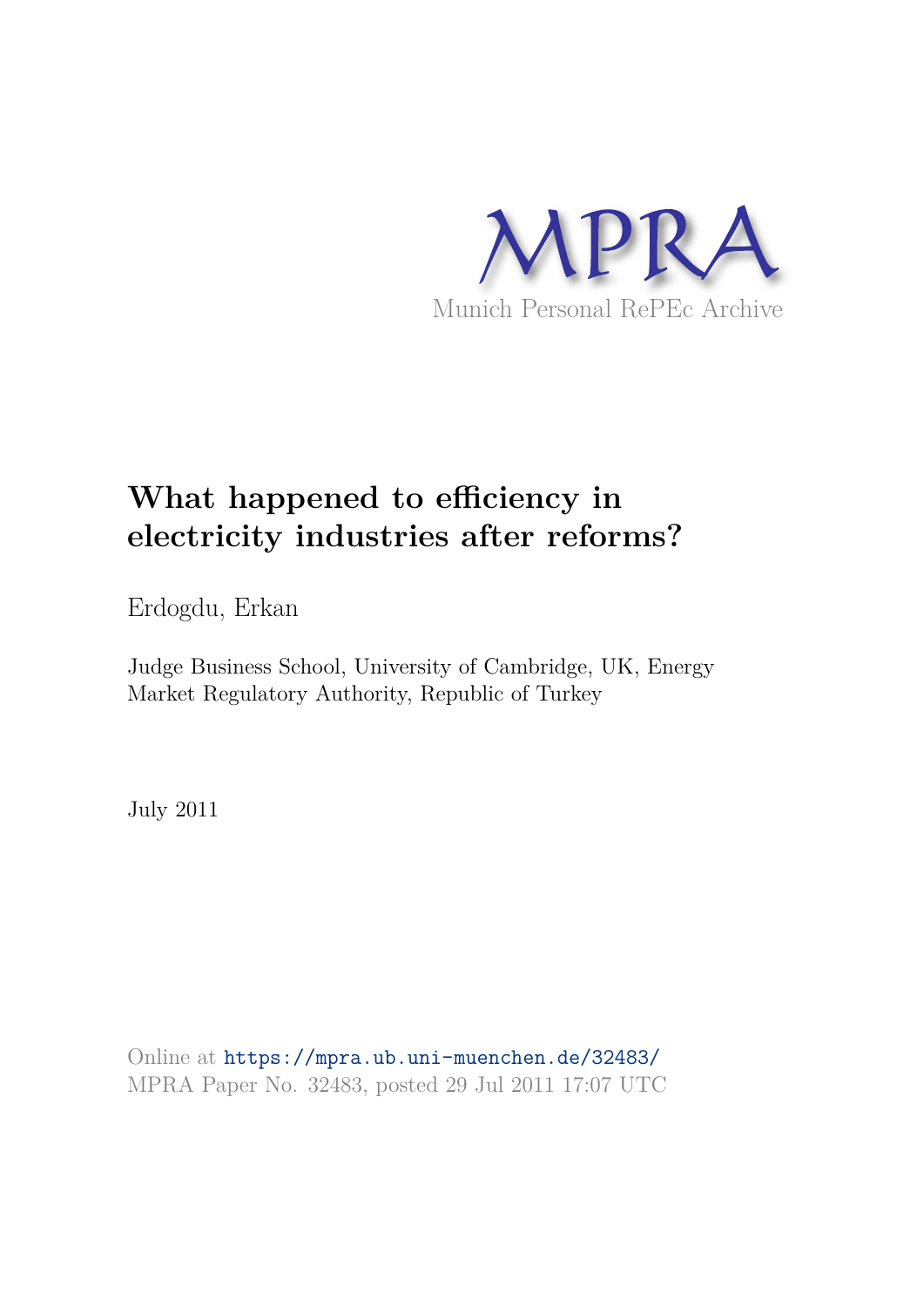#### **What happened to efficiency in electricity industries after reforms?**

Erkan Erdogdu<sup>a,b,c,\*</sup>

<sup>a</sup> Judge Business School, Univ. of Cambridge, Trumpington Street, Cambridge, CB2 1AG, UK b  *Energy Market Regulatory Authority, Muhsin Yazıcıoğlu Cd., 51/C, 06530, Yüzüncüyıl, Ankara, Turkey*

#### **Abstract**

The last two decades have witnessed widespread power market reforms in both developed and developing countries that have cost billions of dollars. Among the key aims (and assumptions) of these reforms, there has always been realization of improvements in power sector efficiency. This paper questions the validity of this hypothesis. Using panel data from 92 countries covering the period 1982–2008, empirical models are developed and analyzed. The research findings suggest that the impact of the reforms on electricity industry performance is statistically significant but also limited. The results imply that, after controlling for countryspecific variables, application of liberal market models in electricity industries slightly

-

<span id="page-1-0"></span> $*$  Corresponding author. Tel.:  $+44(0)787-6063091$ 

E-mail: ee243@cam.ac.uk

<span id="page-1-1"></span><sup>c</sup> The author is a PhD candidate at Judge Business School and a member of Electricity Policy Research Group (EPRG) of University of Cambridge (UK). The research presented in this paper has been conducted during his doctoral (PhD) studies at University of Cambridge. The author is also an Energy Expert working for Energy Market Regulatory Authority (EMRA) of the Republic of Turkey. The views, findings and conclusions expressed in this article are entirely those of the author and do not represent in any way the views of any institution he is affiliated with.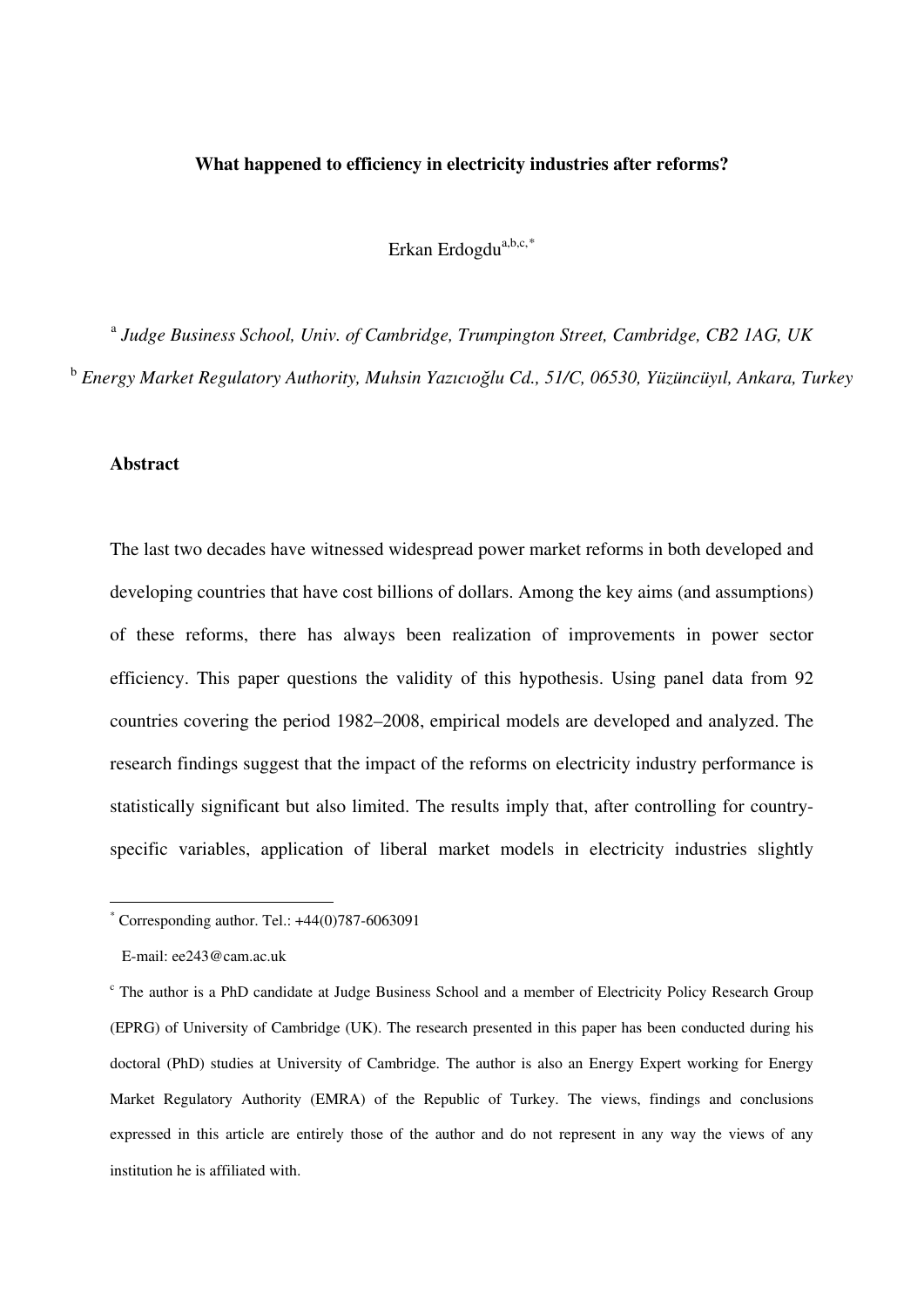increases efficiency in power sector. Besides, we detect a positive relationship between reform process and the percentage share of network (transmission and distribution) losses in total electricity supplied; meaning that as countries take more reform steps the network losses as a fraction of power generated tend to increase. Moreover, the study puts forward that income level and other country specific features are more important determinants of industry efficiency than the reform process. Overall, contrary to expectations of substantial increases in sector efficiency, the paper concludes that introducing a decentralized market model with competition in the electricity sector has a limited increasing effect on power industry performance.

*Keywords: Models with panel data (C33); model construction and estimation (C51); electric utilities (L94); power market reform; electricity industry efficiency*

#### **1. Introduction**

-

Improvement in efficiency constitutes one of the two principal aims in any power sector reform program<sup>[1](#page-1-1)</sup>. It is typically argued that, even in the short run, the reform process introduces competition, which in turn encourages economic units with the lowest costs to operate in the market. Besides, over the longer term, markets present better incentives for new entrants; and new entrants with more efficient technologies place additional upward pressure on efficiency levels. Overall, it is expected that the introduction of reforms in the electricity markets leads to higher efficiency levels. The main aim of this paper is to discover whether

<span id="page-2-0"></span> $1$  The other principal aim of the power sector reforms has been reductions in electricity price cost-margins. We analyzed the impact of the reforms on price-cost margins elsewhere. For details, please see Erdogdu, E., 2011. The impact of power market reforms on electricity price-cost margins and cross-subsidy levels: A cross country panel data analysis. Energy Policy 39, 1080-1092.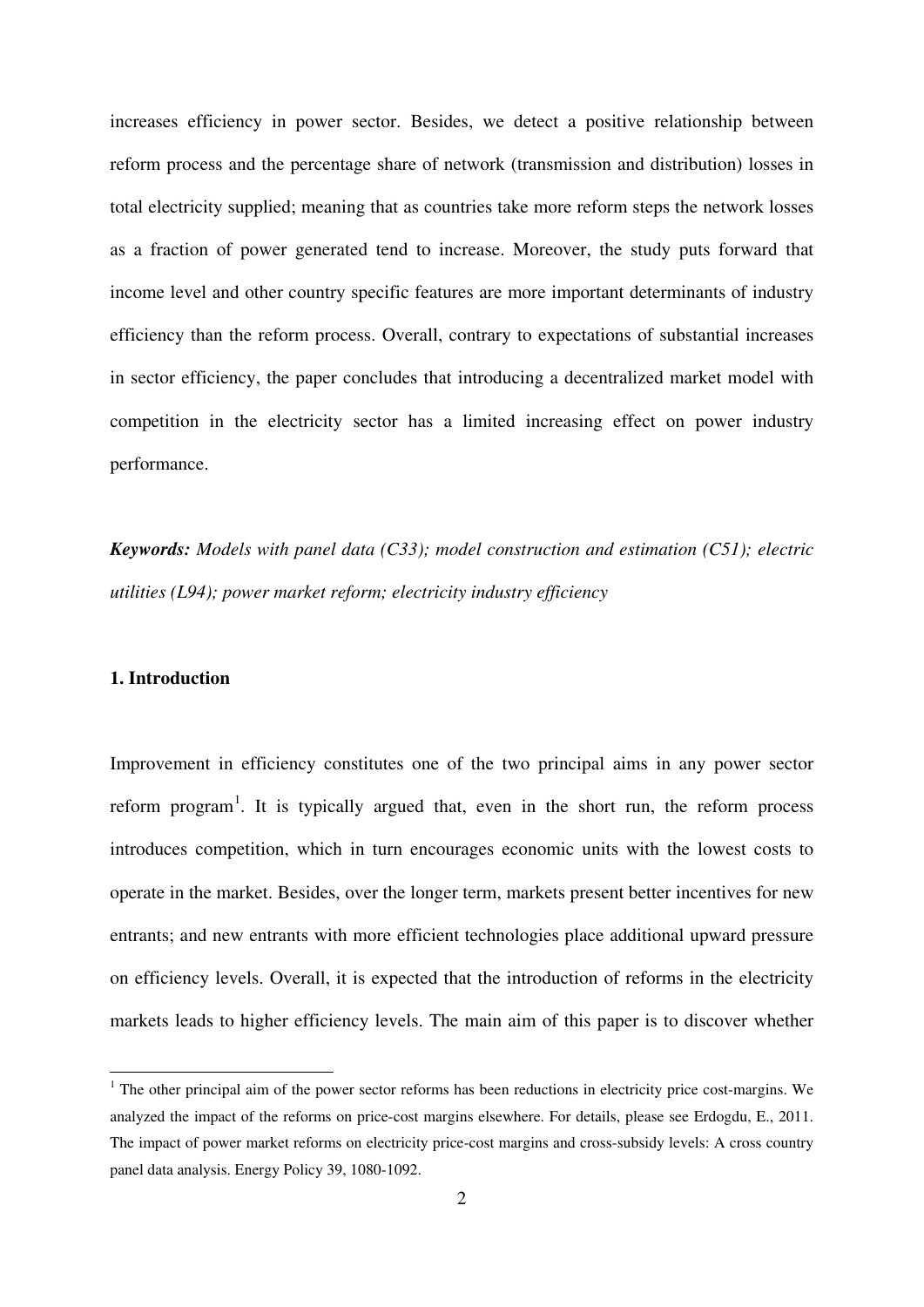the power market reforms realize these expectations. The paper also aims at clarifying whether the impact of power sector reform on efficiency differs among countries according to their development level and regional characteristics. Empirical econometric models are estimated and then analyzed to observe the effect of electricity market reform process on power industry efficiency. The econometric models are designed using panel data from 92 countries where a reform process in the electricity industry has been initiated. The dataset covers the period from 1982 to 2008.

We try to answer the following research questions: (i) what is the impact of power market reforms on electricity industry performance? (ii) are there systematic differences among various country groups, in relation to development level and region, concerning the influence of reforms on electricity sector efficiency? (iv) what are the other factors that influence efficiency levels in power industry and how much are they influential relative to reform process?

In line with our research questions, the main hypothesis we test in this study (Hypothesis 1) is given below. Besides the main hypothesis, we also check for the following assumption (Hypothesis 2).

- Hypothesis 1. As countries introduce more and more reform steps, efficiency levels in the power industries increase.
- Hypothesis 2. There is a positive relationship between income level and efficiency in the power industry.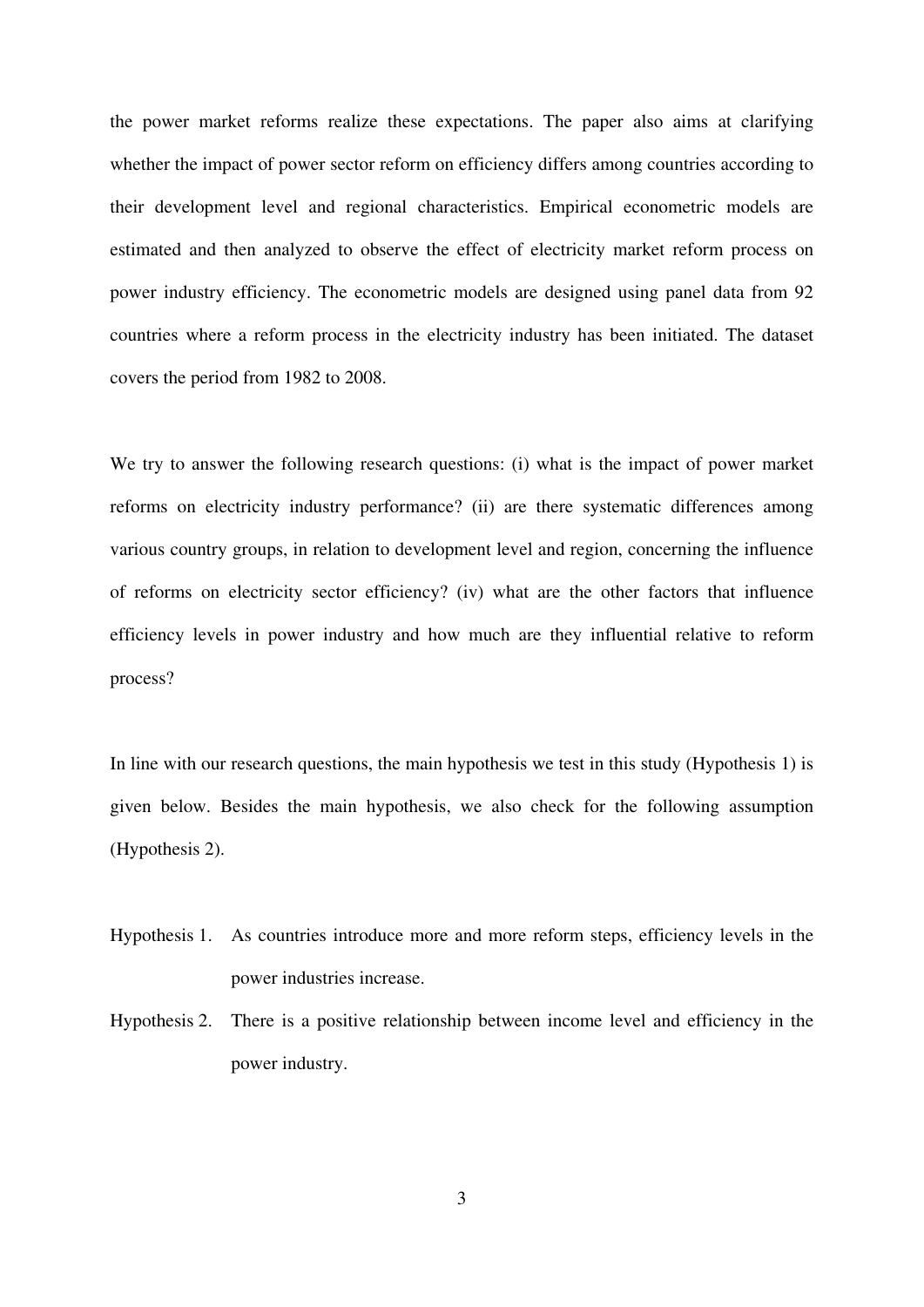Based on our hypotheses above, we expect a positive relationship between reform process and income level on the one hand **and** on the other hand plant load factor, net generation per employee in electricity industry, and net generation per employee in utility industries. We also expect a negative relationship between reform score and income level variables **and** distance from optimal reserve margin and fraction of electricity losses in total electricity supplied variables.

The paper proceeds as follows. Next section provides a literature review on the impact of the electricity market reforms on efficiency levels. Section 3 describes data. Section 4 summarizes the methodological framework. Following section presents empirical analysis and discusses the results, followed by a section on limitations of the study. The last section concludes.

#### **2. Literature review**

In this section, we review empirical literature on the impact of electricity sector reform process on the efficiency levels in electricity industries. There is an extensive body of literature on electricity market reforms but most of it is in the form of opinion and discussion without any empirical analysis. Jamasb et al. (2004) classify approaches to analyzing electricity reforms into three broad categories: (i) econometric methods, (ii) efficiency and productivity analysis methods, and (iii) individual or comparative case studies. They argue that econometric studies are best suited to the analysis of well-defined issues and the testing of hypotheses through statistical analysis of reform determinants and performance. According to them, efficiency and productivity analyses are suitable for measuring the effectiveness with which inputs are transformed into outputs, relative to best practice. Jamasb et al. (2004) also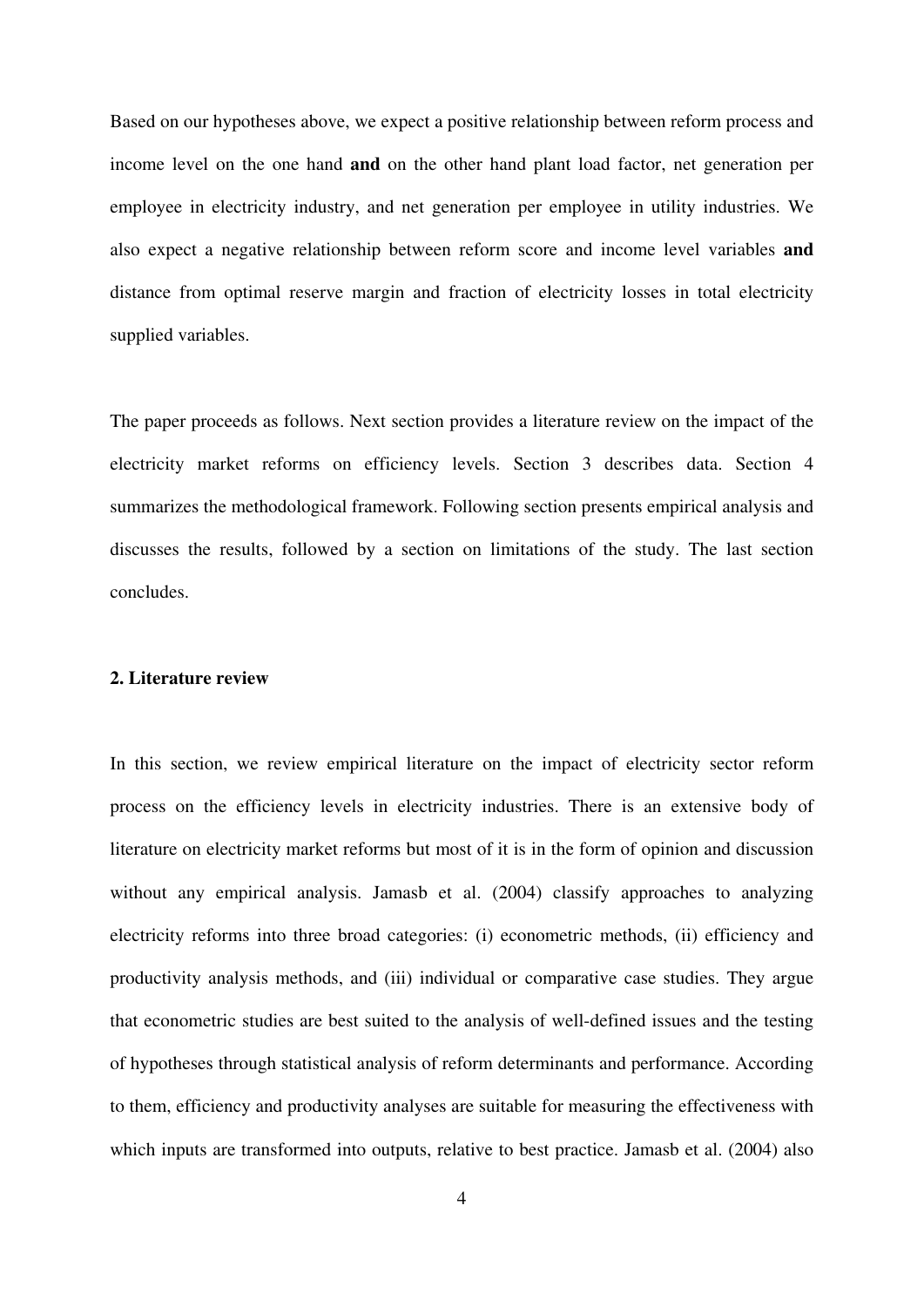maintain that single or multi-country case studies are suitable when in-depth investigation or qualitative analysis is needed. Within this classification, our study falls into the first category. Therefore, in this section we summarize econometric studies that focus on cross-country evidence on the impact of electricity market reforms on efficiency. Non-econometric studies, econometric studies looking at just one or a few countries and studies that are not directly related to electricity markets fall outside the scope of this section.

The empirical analysis by Steiner (2001) constitutes one of the earliest analysis of the reform process. In her study, Steiner (2001) conducted a panel data analysis including electricity price, ratio of industrial to residential electricity price, capacity utilization rate and reserve margin. Using these variables, she tried to measure the competitive aspects and the cost efficiency of reform. She also looked at some reform elements separately, including unbundling, wholesale power pool, third party access to transmission and privatization. The study found that electricity market reforms generally induced a decline in the industrial price and an increase in the price differential between industrial customers and residential customers, indicating that industrial customers benefit more from the reform. She also found that unbundling is not associated with lower prices but is associated with a lower industrial to residential price ratio and higher capacity utilization rates and lower reserve margins.

Bacon and Besant-Jones (2001) tested two hypotheses in their study. The first one stated that country policy and institutions are positively correlated with reform, and second was that country risk is negatively correlated with reform. Their results supported both hypotheses. The coefficient on the policy indicator and the coefficient on the risk indicator were significant and had the expected signs. In addition, they detected some regional effects. For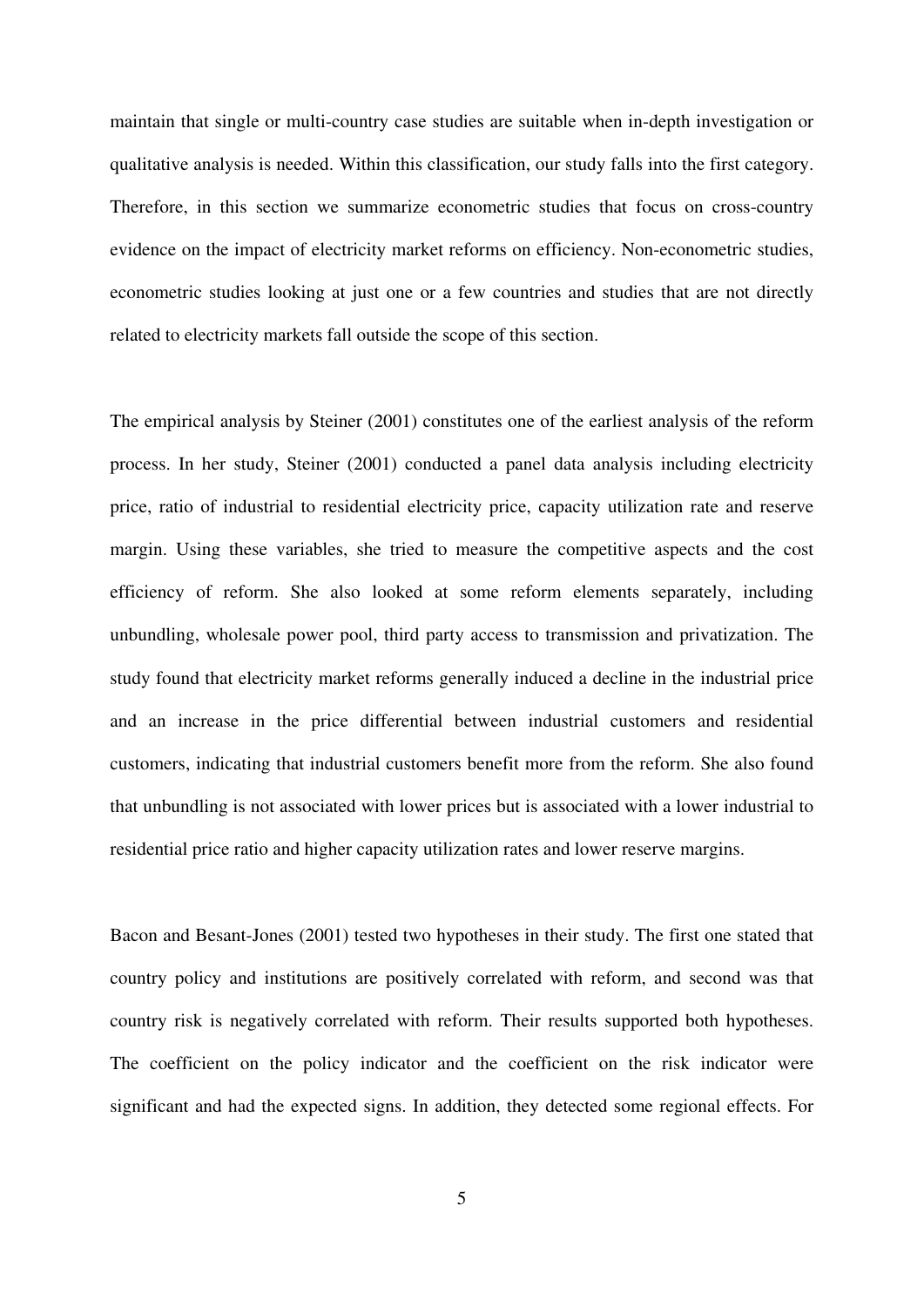instance, they found that Latin American and Caribbean countries are more likely to reform while countries in the Middle East and Africa are more likely to take fewer reform steps.

The study by Ruffin (2003) dealt with the institutional determinants of competition, ownership and extent of reform in electricity reform process. The institutional determinants employed are different measures of judicial independence, distributional conflict and economic ideology. The study used a cross-section OLS regression analysis of a set of models with observations of up to 75 developed and developing countries that reformed their electricity industries during the 1990s. Ruffin (2003) also used institutional explanatory variables with the electricity reform scores that reflect the extent of reform. The study found that the relation between judicial independence on the one hand, and competition and ownership on the other, is ambiguous; i.e. the coefficients are often insignificant or, when significant, their sign shifts across models. Besides, greater distributional conflict was found to be significantly correlated with a higher degree of monopoly. Moreover, the results showed that the relation between economic ideology favoring competition and private ownership was generally positive and significant. The results also pointed out that there is a positive relationship between judicial independence and reform scores. Furthermore, economic ideology showed a positive and significant relation with the reform score in this study.

Fiorio et al. (2007) questioned the widespread beliefs that public ownership can be an impediment to other reforms and that it leads to production inefficiency. To test this and examine the reform paradigm in general, they considered electricity prices and survey data on consumer satisfaction in the EU-15. Their empirical findings rejected the prediction that privatization leads to the lower prices or to increased consumer satisfaction. They also found that country specific features tend to have a high explanatory power, and the progress toward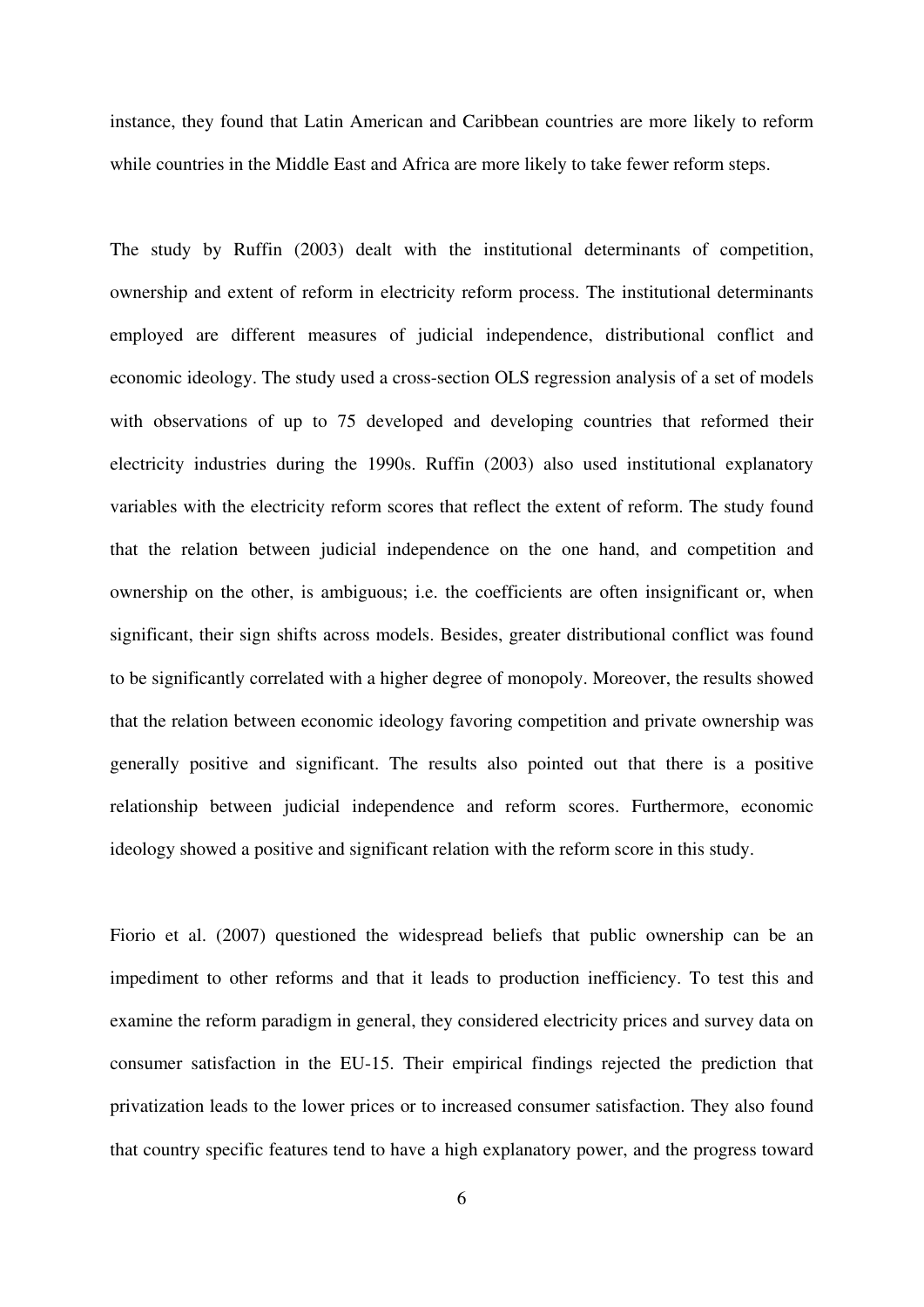the reform paradigm is not systematically associated with lower prices and higher consumer satisfaction.

Zhang et al. (2008) provided an econometric assessment of the effects of privatization, competition and regulation on the performance of the electricity generation industry using panel data for 36 developing and transitional countries over the period 1985-2003. The study identified the impact of these reforms on generating capacity, electricity generated, labor productivity in the generating sector and capacity utilization. The main conclusions were that on their own privatization and regulation (PR) do not lead to obvious gains in economic performance, though there are some positive interaction effects. By contrast, they concluded, introducing competition seemed to be effective in stimulating performance improvements.

Based on this literature review on cross-country econometric studies related to electricity market reforms, we may argue that present econometric evidence on the impact of the reform process on efficiency is quite limited and will take more time to emerge. Therefore there exists a huge research gap here. To best of our knowledge, the present paper constitutes the most extensive study in this area in terms of both scale and scope.

#### **3. Overview of data**

Our data set is based on a panel of 92 countries for a period from 1982 to 2008. Year 1982 is selected as the starting date for the study because at that time electricity market reform was initiated for the first time in Chile. The final date, 2008, represents the last year for which data are available at the time the research is conducted. The sample countries in our analysis cover all countries where an electricity market reform process has initiated so far; that is, those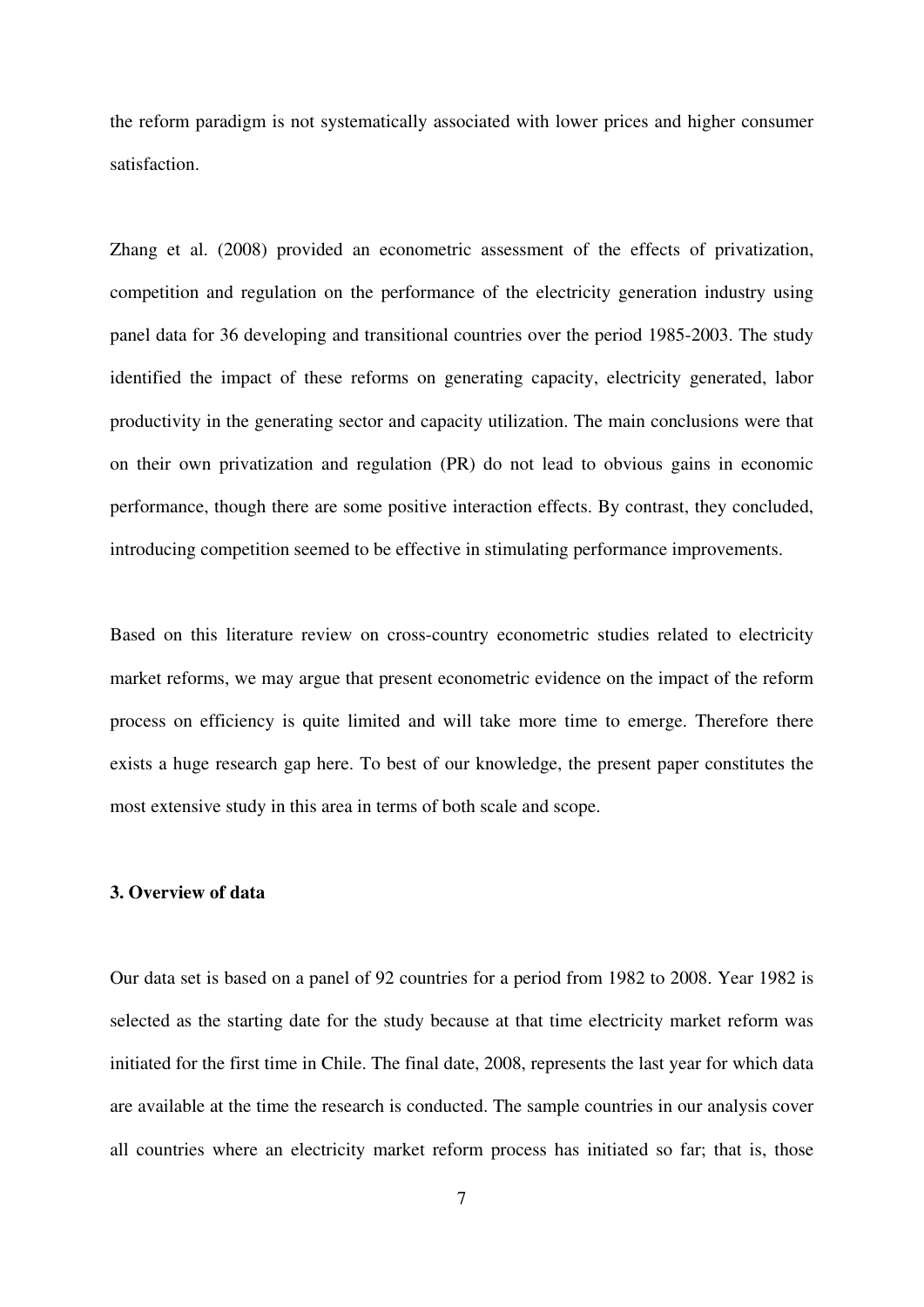countries having a reform score of at least 1 or above as of 2008. Because of the missing observations, our panel is unbalanced.

The variables used in the study are: electricity market reform score; plant load factor; distance between actual and optimal reserve margin; transmission and distribution losses as a fraction of power generated; net generation per employee in electricity industry; net generation per employee in utility (electricity, gas and water) industries; and income level (GDP per capita). We also divided all countries in our dataset into five groups, namely (1) developed countries and (2) developing countries in Africa, (3) in America, (4) in Asia and Oceania and (5) in Euro-Asia. This classification is based on World Bank (2010a). We included a dummy variable for each group of country into our dataset. Countries in our analysis and the groups they belong to are seen in Figure 1.

Electricity market reform score variable takes the values from 0 to 8; depending on how many of the reform steps below have been taken in each country and each year. To build this variable, we created 8 dummy variables for each of the reform steps. These are: (1) introduction of independent power producers, (2) corporatization of state-owned enterprises, (3) law for electricity sector liberalization, (4) introduction of unbundling, (5) establishment of electricity market regulator, (6) introduction of privatization, (7) establishment of wholesale electricity market, (8) choice of supplier. Then, we calculated the total number of reform steps taken in each country and each year to construct our reform score variable. Dummy variables for reform steps were created by the author based on the data collected and cross-checked from various international and national web sites and a variety of papers. Figure 1 presents the change in reform score variables for the countries in our sample from 1990 to 2008.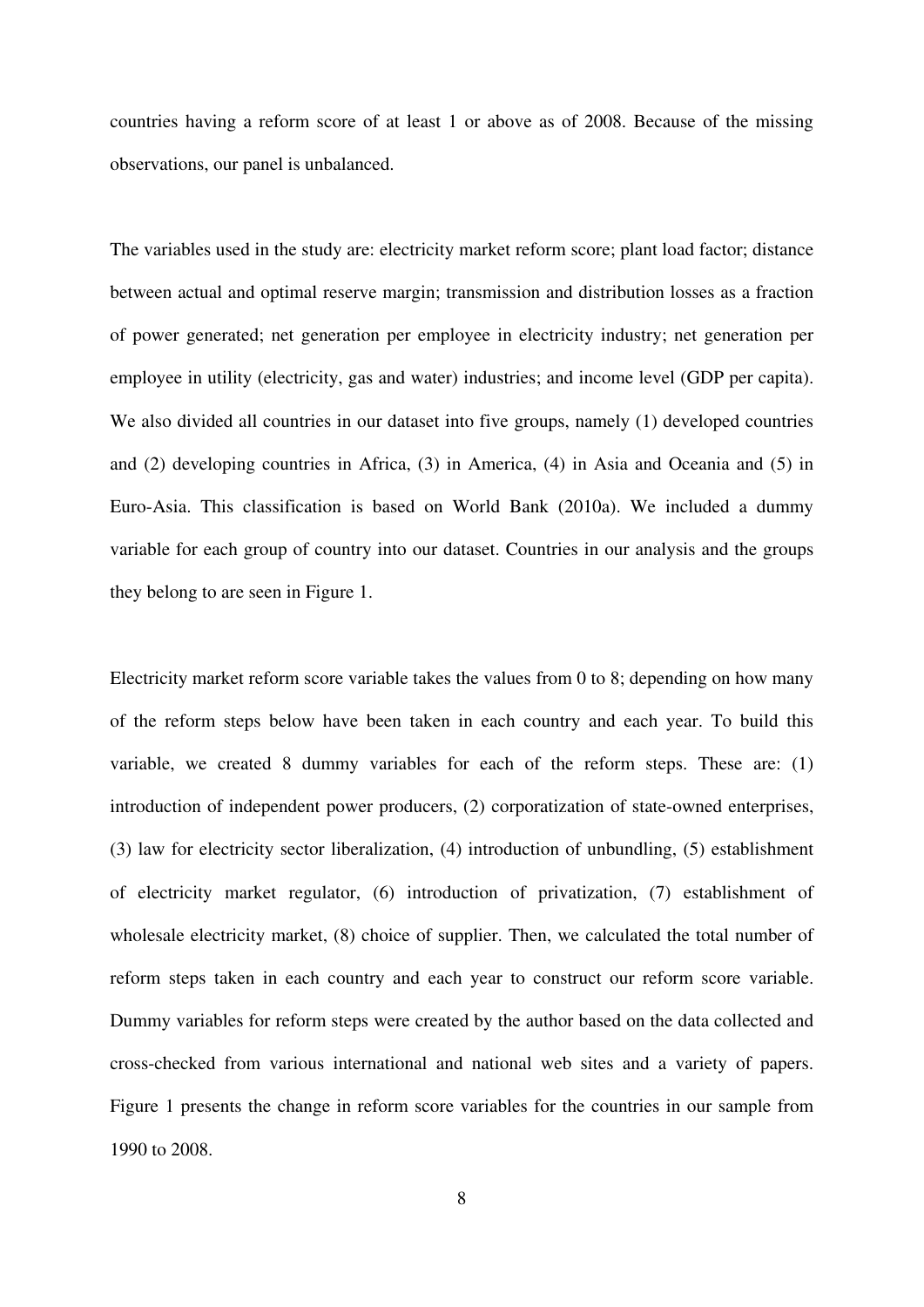One of the most important targets of power market reforms has been attaining a higher level of productive efficiency, also known as "technical efficiency", in the electricity sector. Productive efficiency occurs when the economy is utilizing all of its resources efficiently, producing most output from least input. Productive efficiency requires that all firms operate using best-practice technological and managerial processes. By improving these processes, an economy or business can increase its efficiency further. The concept, at its optimum, represents a situation where no more output can be achieved from the given inputs. In our analysis, we used four indicators representing the efficiency in the power industry, namely (i) plant load factor; (ii) distance between actual and optimal reserve margin; (iii) transmission and distribution losses as a fraction of power generated; and (iv) net generation per employee.

Plant load factor (PLF) is a measure of average capacity utilization. It is a measure of the output of a power plant compared to the maximum output it could produce. Therefore a higher load factor usually indicates more output and a lower cost per unit. PLF is affected by non-availability of fuel, maintenance shut-down, unplanned break down and non-generation. For example, consumption pattern may fluctuate lower in nights and some plants stop generating electricity. PLF equals to gross electricity generation divided by installed capacity multiplied by number of hours in a year<sup>[2](#page-2-0)</sup>. Data on gross electricity generation and installed capacity for each country and for each year are obtained from International Energy Agency (IEA) and US Energy Information Administration (IEA, 2010a; US EIA, 2010).

<span id="page-9-0"></span><sup>&</sup>lt;sup>2</sup> PLF = Gross electricity generation / (Installed capacity x Number of hours in a year)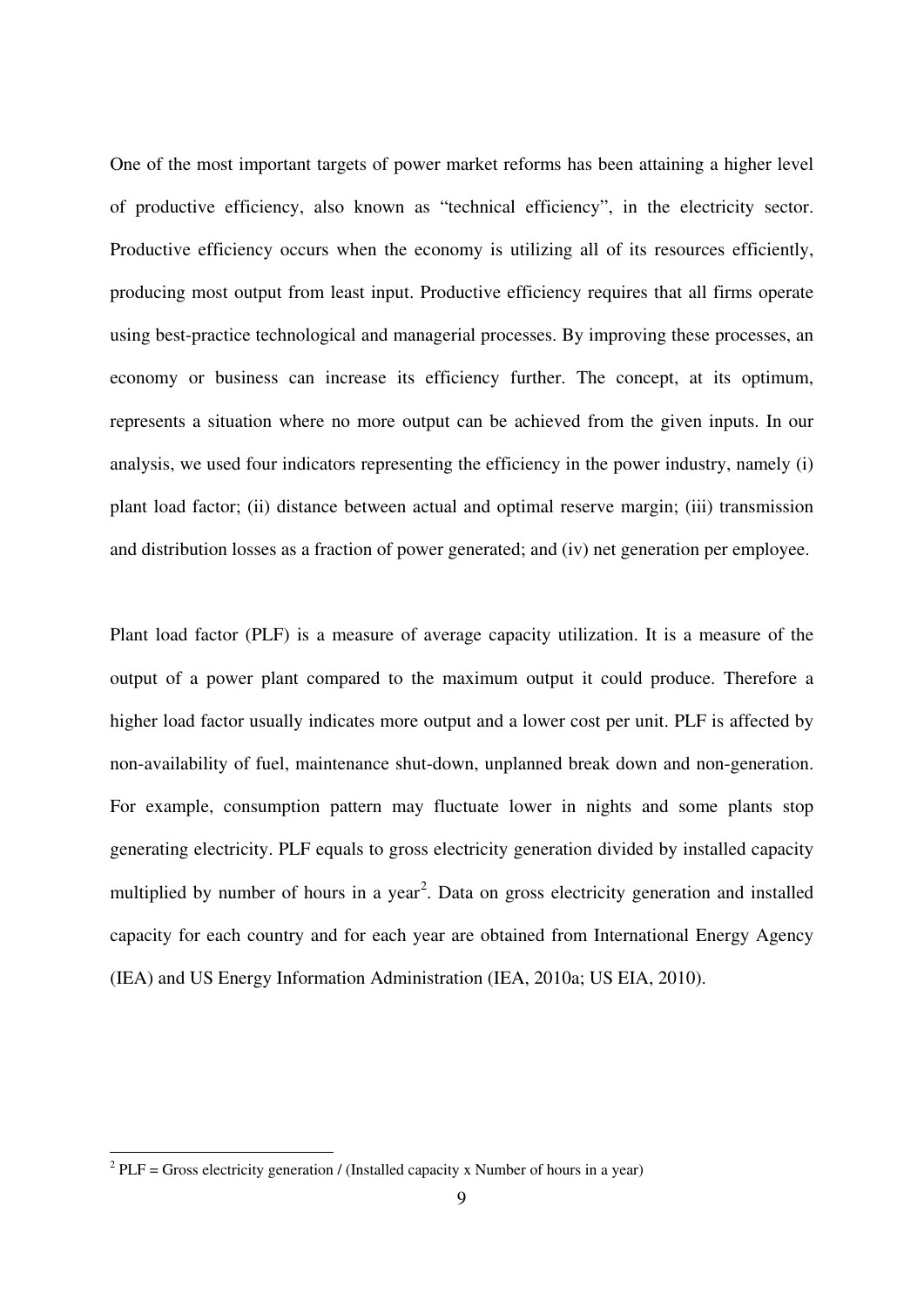

**Figure 1.** Electricity market reform scores of countries in the sample in 1990 and 2008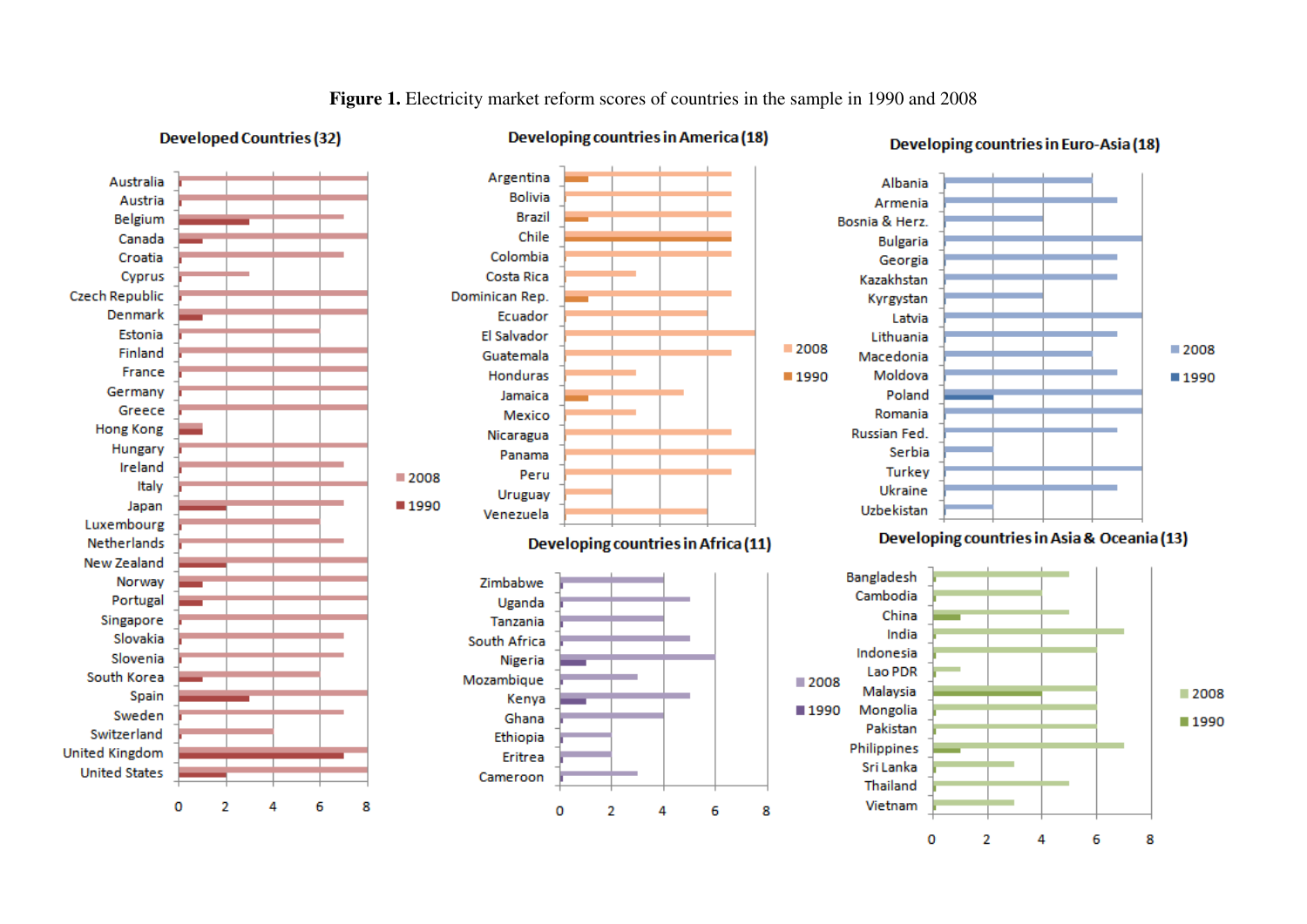Another indicator of efficiency employed here is the distance between actual and optimal reserve margin<sup>[3](#page-9-0)</sup>. The reserve margin is calculated as the difference between capacity and peak demand, divided by peak demand. When introducing electricity sector reform, countries attempt to plan for their energy consumption needs to satisfy demand with a sufficient, though not excessive, buffer. As a result, utilization of the reserve margin as a dependent variable would be inappropriate because too much reserve margin means inefficient allocation of resources. Therefore, the distance of the reserve margin from a benchmark is employed in this study. In her paper, Steiner (2001) suggests that 15% may be taken as the optimal reserve margin. The indicator in this paper also uses 15% cent as the optimal reserve margin benchmark. We do not attempt to distinguish between over and under capacity and assume that any deviation from 15% reserve margin level results in inefficiency in the industry. Peak load data are taken from IEA (2010b).

Data on transmission and distribution losses as a fraction of power generated are created by using data from IEA and US Energy Information Administration (IEA, 2010a; US EIA, 2010). Any decrease in the share of network losses means an increase in sector efficiency. Therefore, the share of network losses constitutes the third measure of efficiency in our analysis.

Net generation per employee is the last efficiency indicator in our study. It represents the labor productivity in the sector. A higher net generation per employee figure represents a relatively more efficient industry. This variable is calculated by dividing the net electricity generation by the number of people employed in the industry. The data on net electricity generation come from IEA and US Energy Information Administration (IEA, 2010a; US EIA,

<span id="page-11-0"></span>-

<sup>&</sup>lt;sup>3</sup> The distance between actual and optimal reserve margin =  $[0.15 - [(Installed capacity - Peak load)/Peak load]]$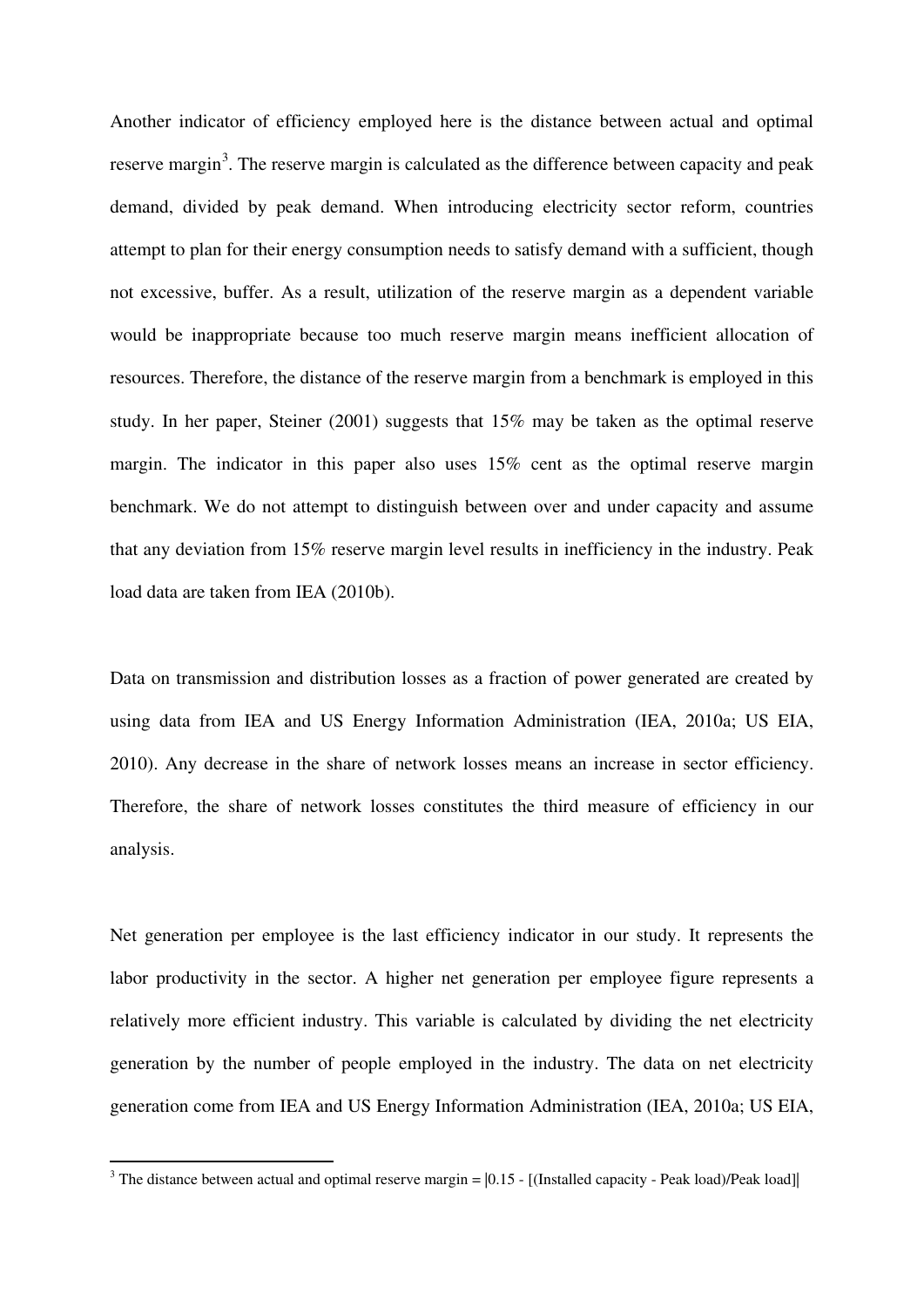2010). Employment in electricity industry data are extracted from EU KLEMS database (EU, 2010). This dataset covers 17 countries. Besides, aggregate data on total employment in utility (electricity, gas and water) industries are collected for 60 countries from European Union, Eurostat and United Nations (EU, 2010; Eurostat, 2010; UN, 2010). As this variable significantly increases the extent of our analysis, we used it as a proxy for the changes in employment in power industries.

GDP per capita variable is used as a control variable in our study and it represents a part of the country specific features that may have an influence on efficiency level in the power industry. Data on GDP per capita are obtained from World Bank (2010b). Table 1 shows descriptive statistics for the variables in our analysis.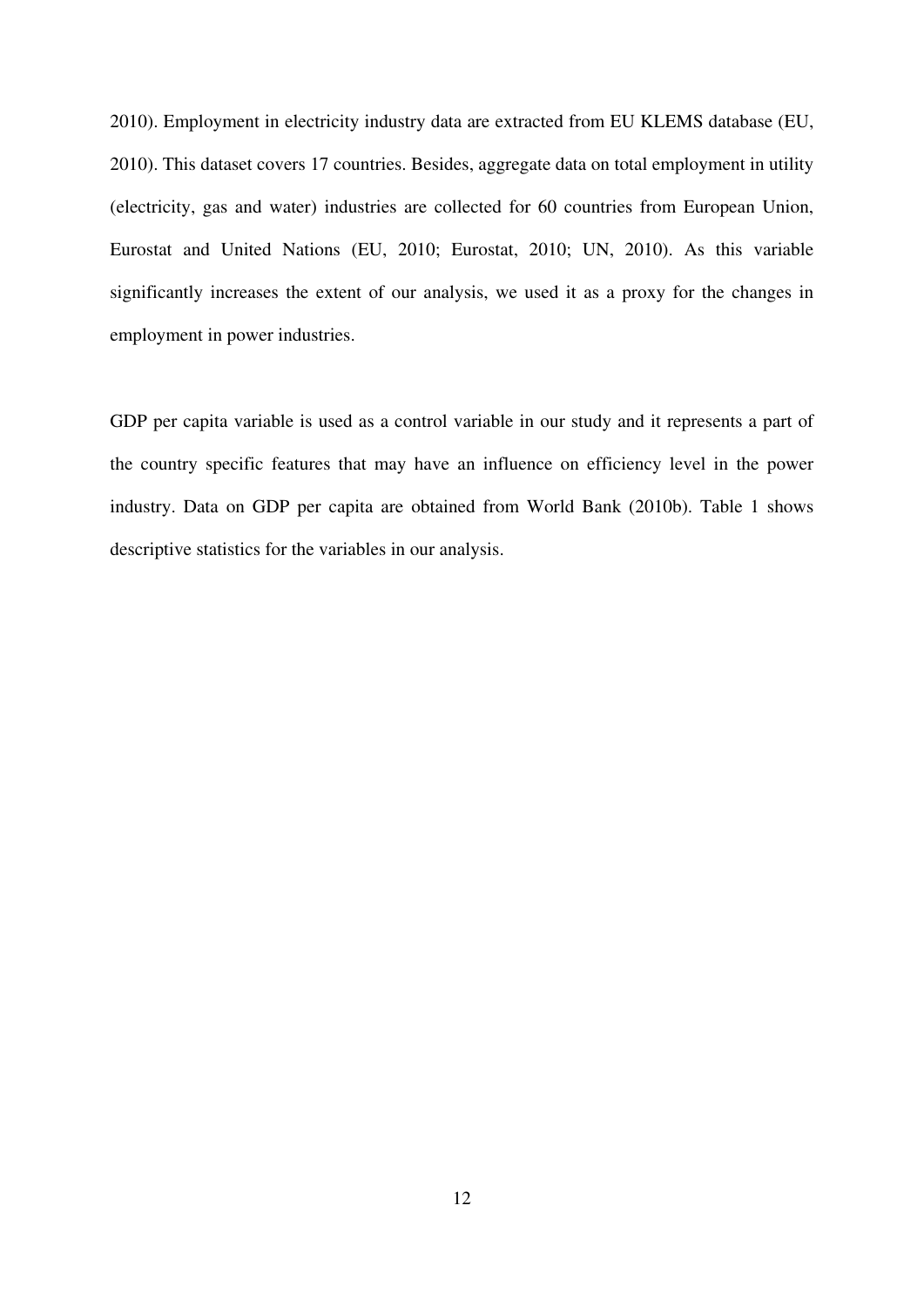| <b>Variables (Units)</b>                                   | <b>Type of variable</b><br>in the analysis | # of obs. | # of countries | <b>Mean</b> | St. dev. | Min.           | Max.     |  |
|------------------------------------------------------------|--------------------------------------------|-----------|----------------|-------------|----------|----------------|----------|--|
| Plant load factor                                          |                                            | 2096      | 88             | 0.434       | 0.108    | 0.016          | 0.770    |  |
| Log of plant load factor                                   | Dependent                                  | 2096      | 88             | $-0.884$    | 0.375    | $-4.116$       | $-0.261$ |  |
| Distance between actual and optimal reserve margin         | Dependent                                  | 593       | 28             | 0.361       | 0.263    | 0.000          | 1.395    |  |
| Electricity losses as a fraction of power generated        | Dependent                                  | 2186      | 90             | 0.132       | 0.081    | 0.000          | 0.588    |  |
| Net generation per employee in electricity                 |                                            | 322       | 17             | 3.382       | 1.842    | 0.558          | 9.788    |  |
| industry(GWh/million people)                               |                                            |           |                |             |          |                |          |  |
| Log of net generation per employee in electricity industry | Dependent                                  | 322       | 17             | 1.055       | 0.606    | $-0.584$       | 2.281    |  |
| Net generation per employee in utility industries          |                                            | 1011      | 60             | 1.623       | 1.425    | 0.031          | 8.973    |  |
| (GWh/million people)                                       |                                            |           |                |             |          |                |          |  |
| Log of net generation per employee in utility industries   | Dependent                                  | 1011      | 60             | 0.093       | 0.946    | $-3.462$       | 2.194    |  |
| Electricity market reform score                            | Independent                                | 2484      | 92             | 2.569       | 2.935    | $\overline{0}$ | 8        |  |
| Square of electricity market reform score                  | Independent                                | 2484      | 92             | 15.209      | 21.816   | $\overline{0}$ | 64       |  |
| GDP per capita, PPP (current international thousand US\$)  |                                            | 2289      | 91             | 10.106      | 10.613   | 0.187          | 79.485   |  |
| Log of GDP per capita                                      | Independent                                | 2289      | 91             | 1.695       | 1.230    | $-1.679$       | 4.376    |  |

**Table 1.** Descriptive statistics of the variables in the model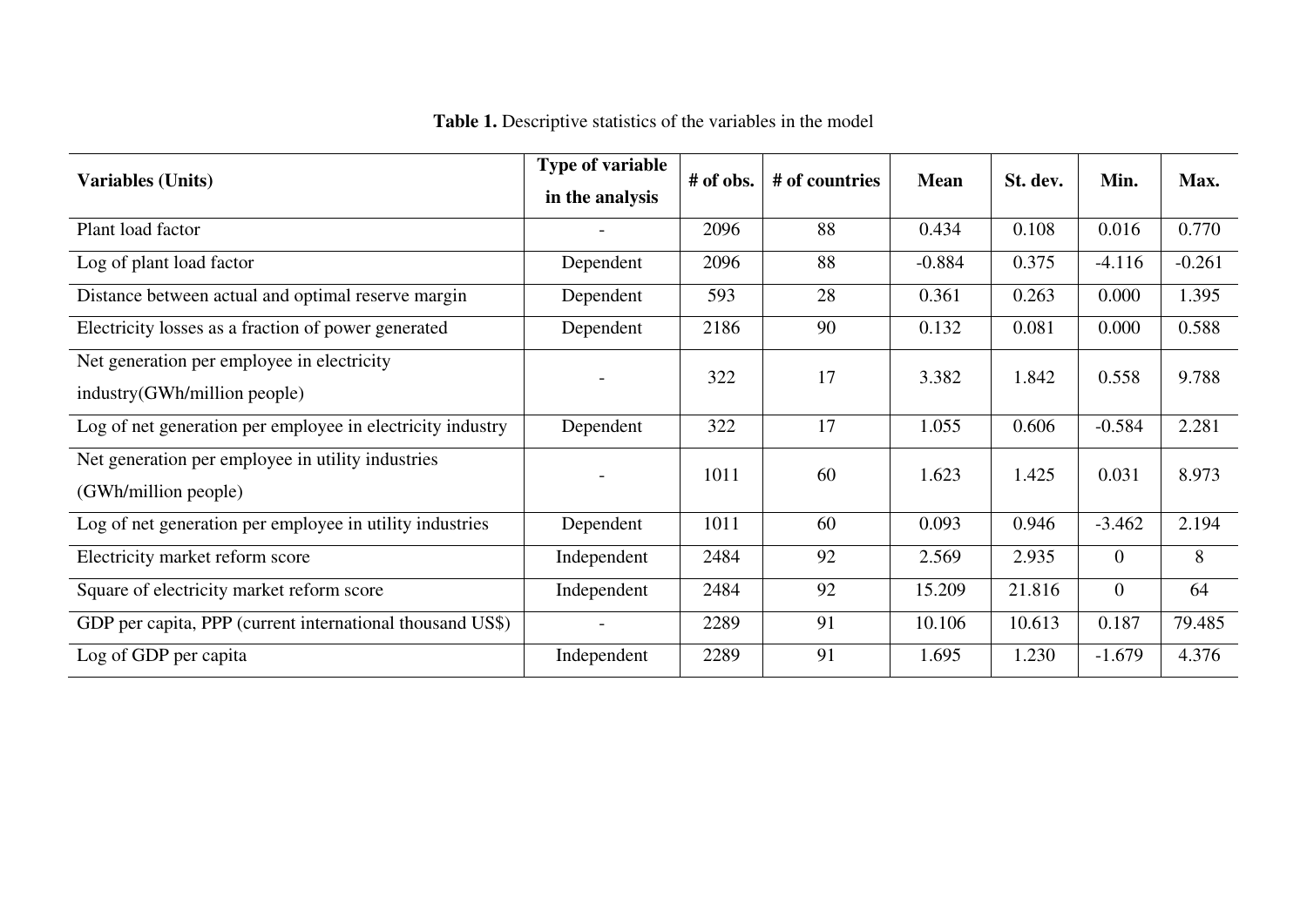#### **4. Methodological framework**

It is almost impossible to observe the real impact of power market reforms on efficiency without separating the effects of market reform from country specific features. Therefore, in our study, we make this distinction by describing efficiency in electricity industry as a function of

- (a) electricity market reform score (a comparable cross-country reform indicator),
- (b) a control variable (income level)
- $(c)$  country-specific effects<sup>[4](#page-11-0)</sup>,

<span id="page-14-0"></span>-

(d) other unobserved variables that influence efficiency in the industry.

These variables are then used in panel regressions to assess their impact on power industry efficiency. In panel regressions, the exploitation of both cross-country and time-series dimensions of the data allows for control of country-specific effects. Apart from reform process, efficiency in the power industry of a specific country is expected to be influenced mainly by income level of that particular country. Countries with higher GDP per capita figures tend to use more efficient (and expensive) technologies in generation, transmission and distribution of electricity, which results in a more efficient sector. In our model, we include income level variable in order to isolate the effect of reform process on efficiency.

We formulate regression equations as below to analyze the impact of electricity industry reform on power sector efficiency.

$$
Y_{it} = \beta_1 + \sum_{j=2}^{k} \beta_j X_{jit} + \sum_{p=1}^{s} \gamma_p Z_{pi} + \delta t + \varepsilon_{it}
$$
 (1)

<sup>&</sup>lt;sup>4</sup> These are assumed to be exogenous and to exist independently of reform process, but may explain a portion of the variation in efficiency levels.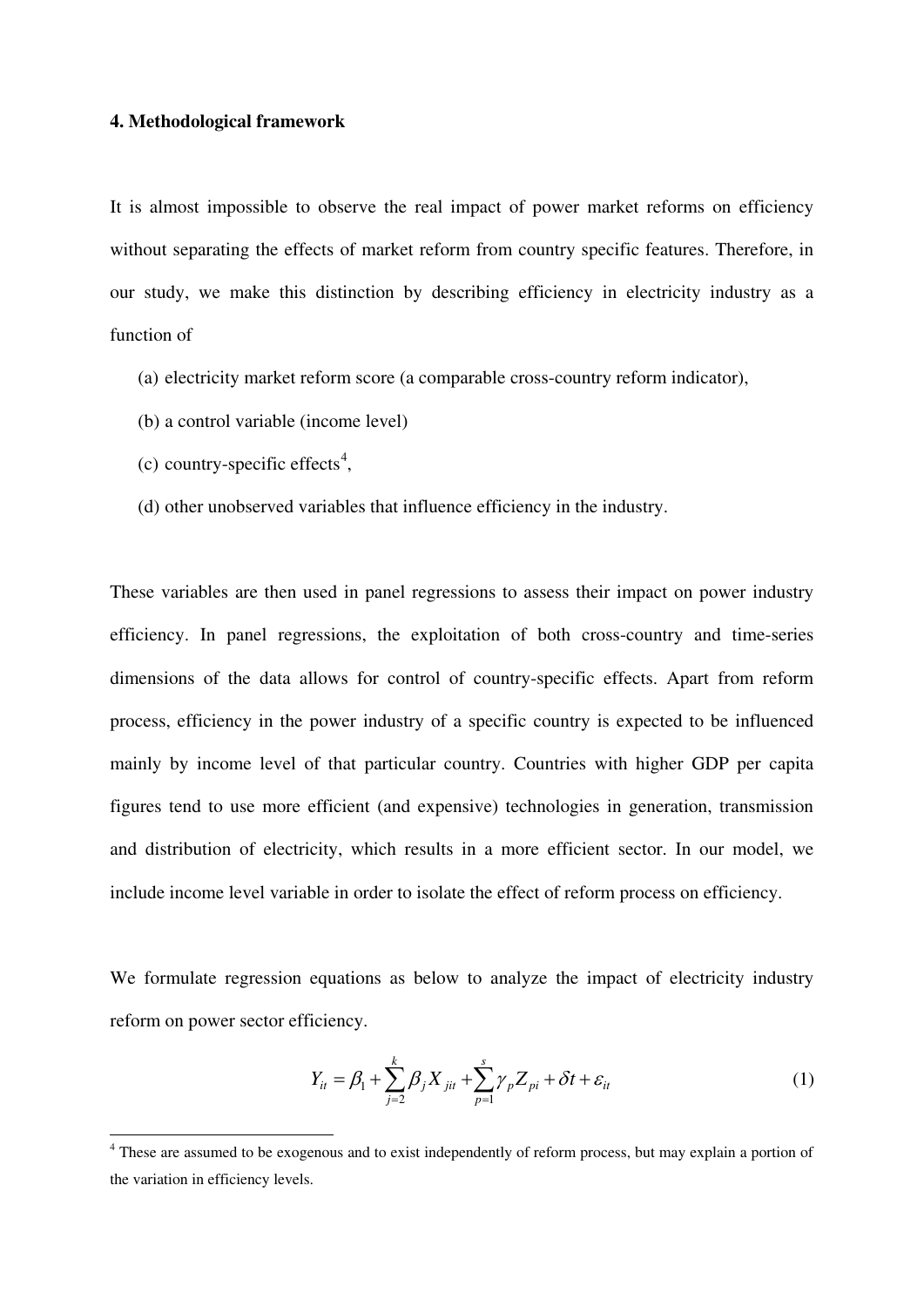In the model, *i* and *t* represent unit of observation and time period, respectively. *j* and *p* are indices used to differentiate between observed and unobserved variables.  $X_{ji}$  and  $Z_{pi}$  represent observed and unobserved variables, respectively.  $X_{ji}$  includes both reform variable and control variable.  $Y_{it}$  is dependent variable.  $\varepsilon_{it}$  is the disturbance term and t is time trend term. Because the  $Z_{pi}$  variables are unobserved, there is no means of obtaining information about the  $\sum \gamma_{p} Z_{pi}$  component of the model. For convenience, we define a term  $\alpha_{i}$ , known as the unobserved effect, representing the joint impact of the  $Z_{pi}$  variables on  $Y_{it}$ . So, our model may be rewritten as follows:

$$
Y_{it} = \beta_1 + \sum_{j=2}^{k} \beta_j X_{jit} + \alpha_i + \delta t + \varepsilon_{it}
$$
 (2)

Now, the characterization of the  $\alpha$  component is crucially important in the analysis. If control variables are so comprehensive that they capture all relevant characteristics of the individual, there will be no relevant unobserved characteristics. In that case, the  $\alpha_i$  term may be dropped and pooled data regression (OLS) may be used to fit the model, treating all the observations for all time periods as a single sample. However, since we are not sure whether control variables in our models capture all relevant characteristics of the countries, we cannot directly carry out a pooled data regression of Y on X. If we were to do so, it would generate an omitted variable bias. Therefore we prefer to use either a Fixed Effects (FE) or Random Effects (RE) regression. In FE model, the country-specific effects  $(\alpha_i)$  are assumed to be the fixed parameters to be estimated. In RE model, the country-specific effects  $(\alpha_i)$  are treated as stochastic. The fixed effect model produces consistent estimates, while the estimates obtained from the random effect model will be more efficient. Efficiency levels in the power industries may or may not be country specific as, in some cases, international or regional organizations (e.g. EU) impose rules on electricity industries that guarantee a minimum level of efficiency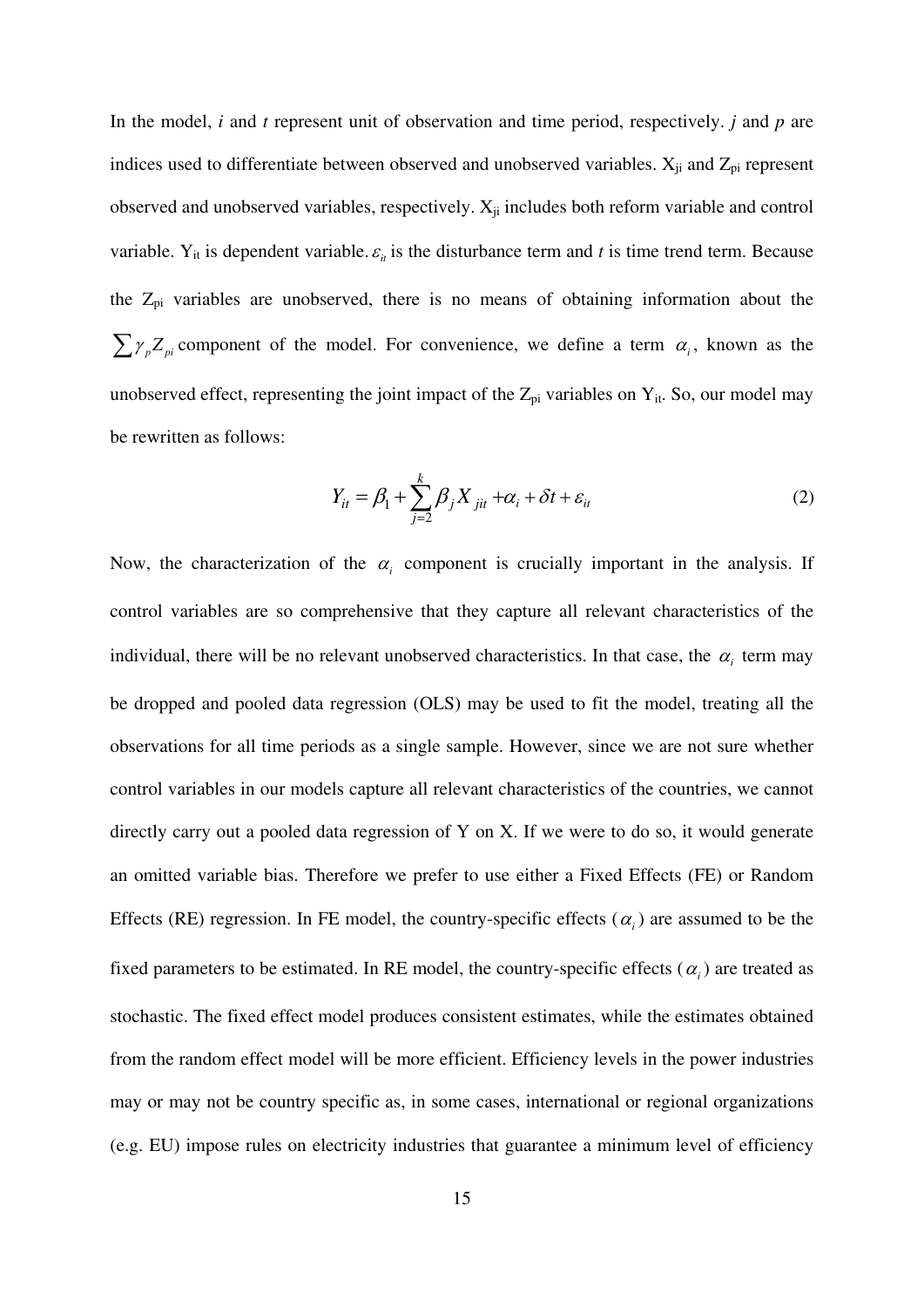throughout a specific region. Therefore, we cannot be sure whether the observations in our model may be described as being a random sample from a given population; and cannot directly decide which regression specification (FE or RE) to use. This will be decided in the course of the analysis based on relevant econometric tests, namely Hausman test and Breusch and Pagan Lagrangian Multiplier (BPLM) test.

#### **5. Empirical analysis and discussion of the results**

-

Throughout our analysis, we estimate five groups of models to explain the impact of the reform process on the efficiency in electricity industry. A group of models is estimated for each efficiency indicator and each group includes an overall model including all countries and some other sub-models for specific country groups<sup>[5](#page-14-0)</sup>. In total, 21 models are estimated. Using logarithms of variables enables us to interpret coefficients easily and is an effective way of shrinking the distance between values. Therefore, we transform GDP per capita, plant load factor, net generation per employee in electricity industry, and net generation per employee in utility industries variables into logarithmic form. We then use these new transformed variables in our models. We also admit that the relationship between reform score variable and any efficiency indicator may be quadratic rather than linear. Therefore we also include square of reform score variable into our regressions as a separate variable. However, we observe that, in some cases, inclusion of this new variable makes previously significant reform score variable insignificant. In such cases, we avoid including square of reform score variable into the model.

<span id="page-16-0"></span> $<sup>5</sup>$  FE estimation results do not let us detect the differences between country groups as variables that do not vary</sup> over time (like dummies for separating country groups) are dropped in FE estimation. In order to observe possible differences between country groups, we estimate separate models for each country group.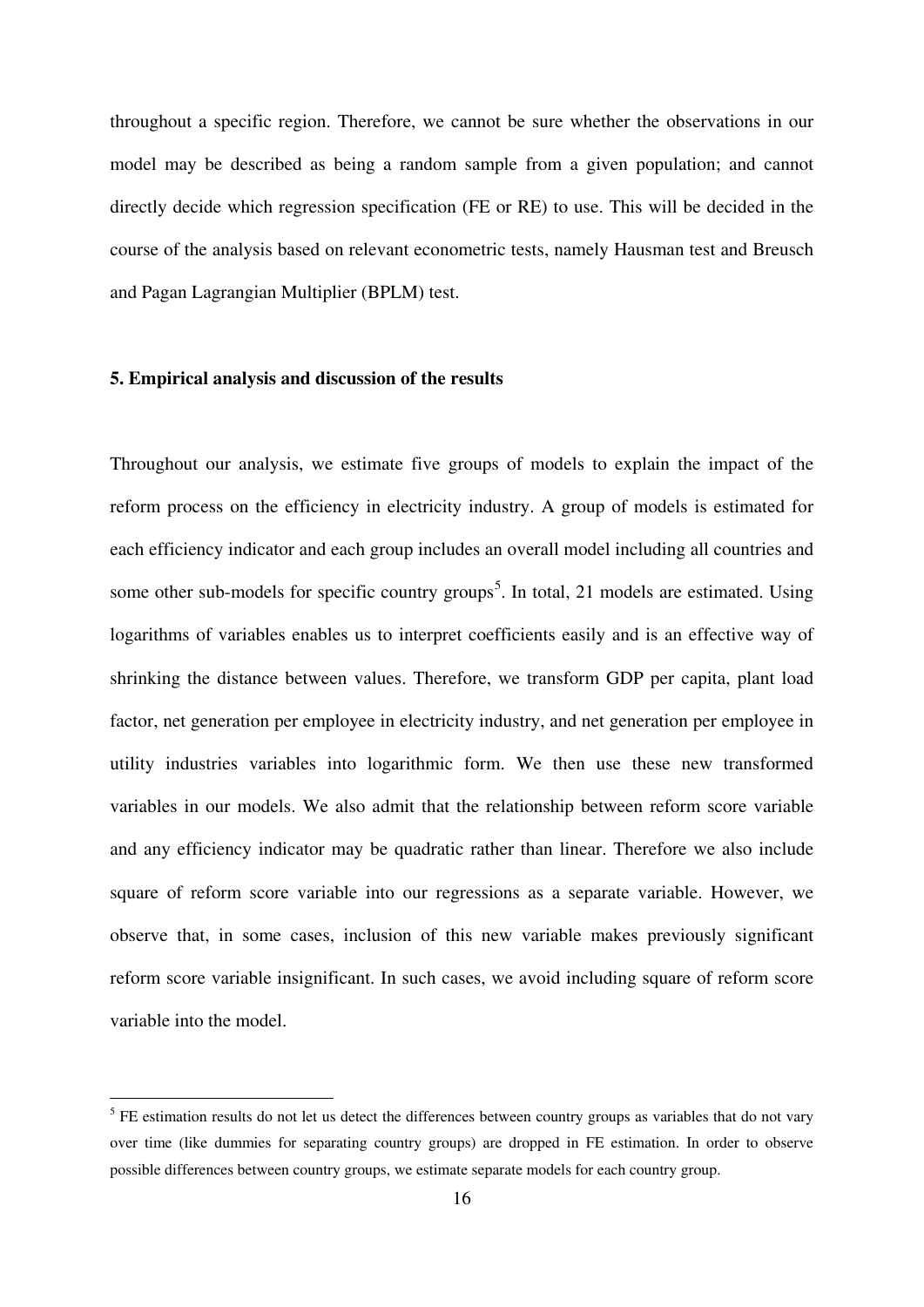We perform the empirical analysis by estimating the specification given in Equation (2) for each model<sup>[6](#page-16-0)</sup>. However, as mentioned before, we cannot directly decide which regression specification (FE or RE) to use. Therefore, we apply the Hausman test for fixed versus random effects in each model. To perform this test, we first estimate the fixed effects model (which is consistent) and store the estimates, then estimate the random-effects model (which is efficient) and run the test. Since we prefer a significance level of 5%, any p-value less than 0.05 implies that we should reject the null hypothesis of there being no systematic difference in the coefficients. In short, Hausman test with a p-value up to 0.05 indicates significant differences in the coefficients. Therefore, in such a case, we choose fixed effects model. However, if the p-value from Hausman test is above 0.05, we cannot reject the null hypothesis of there being no systematic difference in the coefficients at 5% level. In short, in these cases, the Hausman test does not indicate significant differences in the coefficients. Therefore, we provisionally choose random effects. After that, we apply Breusch and Pagan Lagrangian Multiplier (BPLM) test for random effects in order to decide on using either pooled OLS or random effects in our analysis. This test is developed to detect the presence of random effects. In this test, the null hypothesis is that variances of groups are zero; that is, there is no unobserved heterogeneity, meaning that all groups are similar. If the null is not rejected, the pooled regression model is appropriate. That is, if the p-value of BPLM test is below 0.05, we reject the null, meaning that the random effects specification is the preferred one. If it is above 0.05, we prefer pooled OLS specification to carry out our regression. Table 2 shows a summary of estimation results that presents statistically significant coefficients and their standard errors. Full details of estimation results are provided in Appendix 1; including full estimation output, number of observations and countries included in each model, results of Hausman and BPLM tests and preferred specifications based on these tests. Appendix 1 also

-

<span id="page-17-0"></span> $6$  Throughout the paper, model estimations are carried out by Stata 11 and Eviews 7.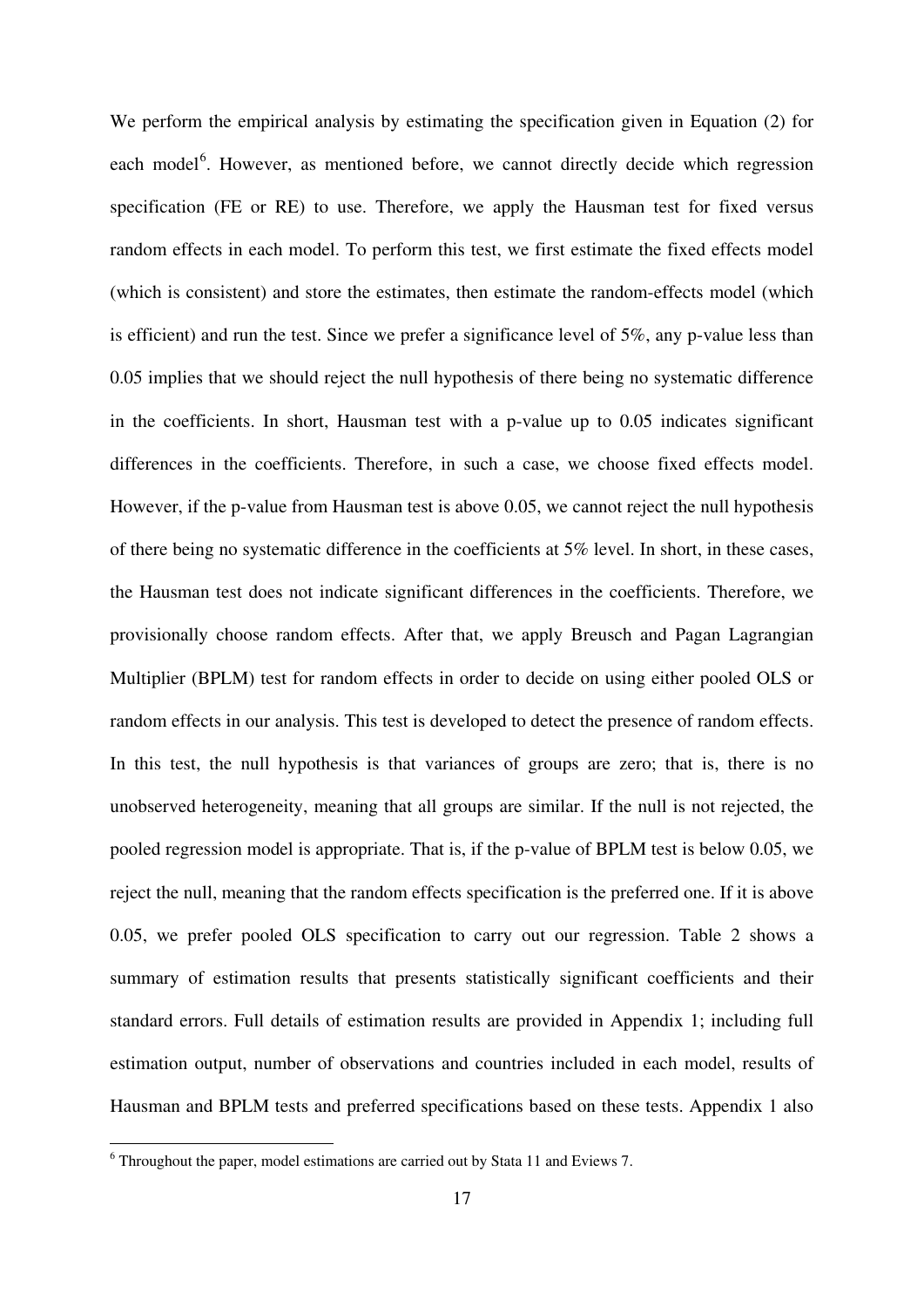shows the optimal number reform steps for each country group and efficiency indicator depending on the coefficient estimates for reform score variable(s).

It is not easy to draw conclusions about the impact of extensive electricity market reforms in various countries from empirical work that focuses on a single market or from other countryspecific anecdotal discussion of reform processes because neither type of study distinguishes the effects of reform from country-specific features. Therefore, our empirical approach was to take advantage of the diversity in electricity reform patterns in various countries and to control for income level variable to predict five efficiency indicators: (i) plant load factor, (ii) distance from optimal reserve margin, (iii) transmission and distribution losses as a fraction of power generated, (iv) net generation per employee in electricity industry, and (v) net generation per employee in utility industries. Panel analysis of efficiency trends (using reform variable and country income level) offers objective evidence on the observed impact of reforms at a macro level. Based on the empirical results presented in Table 2, it is helpful to discuss the impact of reform score variable on each efficiency indicator one by one.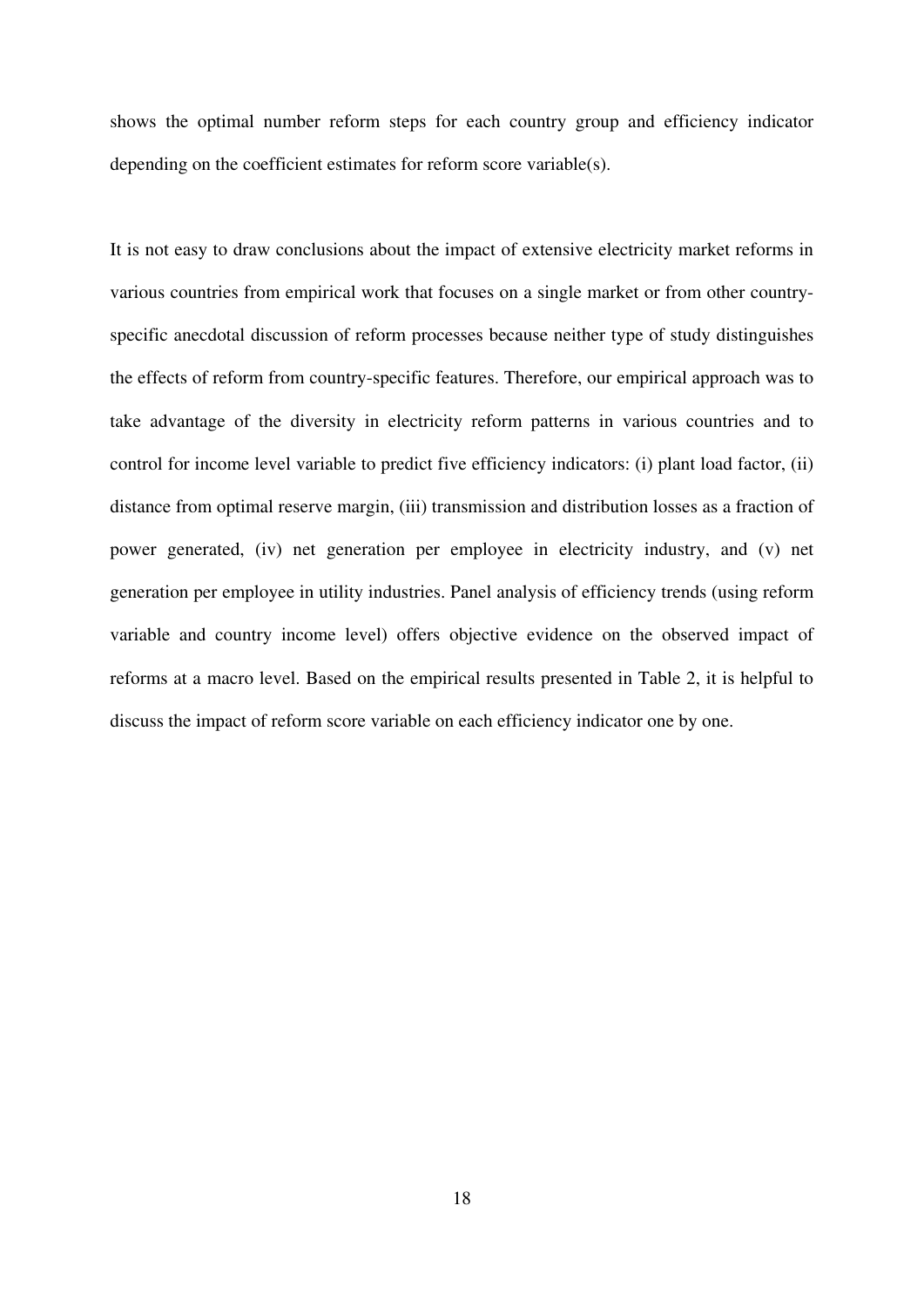| Dependent Variables $\rightarrow$<br><b>Explanatory Variables <math>\downarrow</math></b> |                                          | Log of plant load<br>factor         | <b>Distance from optimal</b><br>reserve margin | <b>Electricity losses as a</b><br>fraction of power<br>generated | Log of net generation<br>per employee in<br>electricity industry | Log of net generation<br>per employee in utility<br>industries |
|-------------------------------------------------------------------------------------------|------------------------------------------|-------------------------------------|------------------------------------------------|------------------------------------------------------------------|------------------------------------------------------------------|----------------------------------------------------------------|
| Reform score                                                                              | All countries                            | $0.034***$<br>(4.1)                 | $-0.038***$<br>$(-4.4)$                        | $0.02***$<br>(13.59)                                             | $0.022***(5.37)$                                                 | $0.019***$<br>(4.41)                                           |
|                                                                                           | Developed countries                      | (6.69)<br>0.043                     | $-0.032$ <sup>*</sup><br>$(-3.48)$             | 0.001<br>(2.14)                                                  |                                                                  | $0.024^{\degree}$<br>(6.89)                                    |
|                                                                                           | Developing countries in Africa           | NS                                  |                                                | 0.049<br>(6.02)                                                  |                                                                  |                                                                |
|                                                                                           | Developing countries in America          | $\overline{0.026}^*$ (1.76)         | $-0.119*** (-3.79)$                            | $0.036***$<br>(9.47)                                             |                                                                  | $0.116***$<br>(3.12)                                           |
|                                                                                           | Developing countries in Asia and Oceania | $0.082***$<br>(5.29)                |                                                | $-0.009$<br>$(-1.76)$                                            |                                                                  | NS                                                             |
|                                                                                           | Developing countries in Euro-Asia        | $-0.066$ **<br>$(-4.81)$            |                                                | (8.83)<br>0.043                                                  |                                                                  | $-0.228***$<br>$(-5.07)$                                       |
| Square of reform score                                                                    | All countries                            | $-0.006$ <sup>*</sup><br>$(-5, 77)$ | $0.005***$<br>(5.37)                           | $-0.002$<br>$(-11.29)$                                           |                                                                  |                                                                |
|                                                                                           | Developed countries                      | $(-7.34)$<br>$-0.006$               | $0.005***$<br>(4.63)                           | 0.000<br>$(-2.62)$                                               |                                                                  |                                                                |
|                                                                                           | Developing countries in Africa           | NS                                  |                                                | $-0.008$<br>$(-5.45)$                                            |                                                                  |                                                                |
| Log of GDP per capita                                                                     | Developing countries in America          | NS                                  | $0.012***(3.89)$                               | $-0.004***$<br>$(-8.74)$                                         |                                                                  | $-0.018***$<br>$(-3.31)$                                       |
|                                                                                           | Developing countries in Asia and Oceania | $-0.009$ <sup>*</sup><br>$(-3.98)$  |                                                | 0.002<br>(2.46)                                                  |                                                                  | 0.023<br>(1.91)                                                |
|                                                                                           | Developing countries in Euro-Asia        | 0.004<br>(2.38)                     |                                                | $-0.005***$<br>$(-6.94)$                                         |                                                                  | 0.031<br>(6.89)                                                |
|                                                                                           | All countries                            | $0.265***$<br>(12.48)               | $-0.141***$<br>$(-5.07)$                       | $-0.041$ <sup>***</sup><br>$(-13.06)$                            | $0.785***$<br>(22.36)                                            | 0.581<br>(17.8)                                                |
|                                                                                           | Developed countries                      | 0.157<br>(9.44)                     | $-0.176$ <sup>***</sup> ( $-5.74$ )            | $-0.011$<br>$(-6.21)$                                            |                                                                  | $0.642^*$<br>(22.92)                                           |
|                                                                                           | Developing countries in Africa           | 2.124<br>(9.72)                     |                                                | NS                                                               |                                                                  |                                                                |
|                                                                                           | Developing countries in America          | $0.12***$<br>(3.22)                 | NS                                             | $-0.044***$<br>$(-4.71)$                                         |                                                                  | $0.545***$<br>(6.16)                                           |
|                                                                                           | Developing countries in Asia and Oceania | 0.098<br>(3.47)                     |                                                | $-0.036$<br>$(-3.93)$                                            |                                                                  | (5.15)<br>0.708                                                |
|                                                                                           | Developing countries in Euro-Asia        | 0.224<br>(6.01)                     |                                                | $-0.06$ ***<br>$(-5.4)$                                          |                                                                  | NS                                                             |
| Constant                                                                                  | All countries                            | $-1.344$<br>$-43.18$                | $0.785***$<br>(11.07)                          | $0.185***$<br>(25.46)                                            | $-1.392***$<br>$(-8.91)$                                         | $-1.296$ ***<br>$-19.32$                                       |
|                                                                                           | Developed countries                      | $-1.292$ <sup>*</sup><br>$-29.91$   | 0.896<br>(10.97)                               | 0.106<br>(23)                                                    |                                                                  | $-1.441$<br>$-11.13$                                           |
|                                                                                           | Developing countries in Africa           | $-0.968$ <sup>*</sup><br>$-15.38$   |                                                | $0.134$ <sup>*</sup><br>(4.16)                                   |                                                                  |                                                                |
|                                                                                           | Developing countries in America          | $-1.099$ **<br>$(-23.71)$           | $0.309***(2.89)$                               | $0.205***$<br>(12.05)                                            |                                                                  | $-1.442***$<br>$(-9.7)$                                        |
|                                                                                           | Developing countries in Asia and Oceania | $-0.989$ <sup>*</sup><br>$-20.64)$  |                                                | 0.183<br>(13.97)                                                 |                                                                  | $-1.717$<br>$(-29.36)$                                         |
|                                                                                           | Developing countries in Euro-Asia        | $-1.177***$<br>$(-13.93)$           |                                                | $0.217***$<br>(11.45)                                            |                                                                  | NS                                                             |

*Standard errors are shown in parentheses () after coefficients.*

*"-": Not a variable in the model.*

*"NS": The coefficient is not significant even at 10% level.*

*\*\*\* Coefficient that is significant at 1% level.*

 *\*\* Coefficient that is significant at 5% level.*

 *\* Coefficient that is significant at 10% level.*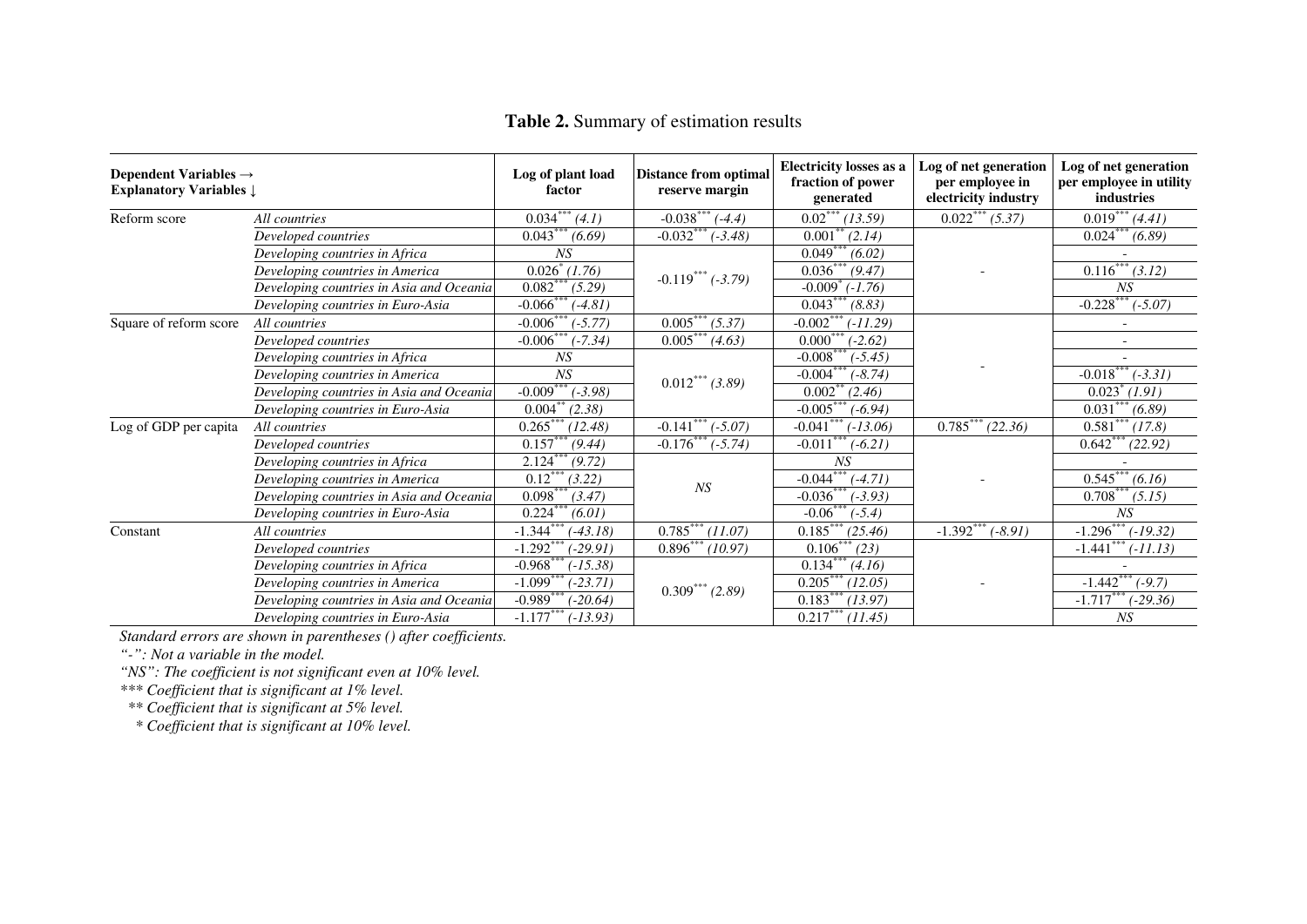First of all, overall model estimation results for plant load factor indicator are in line with our expectations. The results suggest that on average any additional reform step or a rise in income increases plant load factor (and thereby efficiency). However, the positive impact of reform steps is limited up to 5 reform components. Any additional reform step after fifth one results in a decline in plant load factor (and therefore in efficiency). However, when we examine sub models in this category, we notice important differences among country groups. For instance, in developing countries in Asia and Oceania and developed countries, the optimal number of reform steps is quite high (7 and 8 respectively), meaning that almost any additional reform step in these countries increases efficiency in the power industry. On the other hand, optimal number for reform elements in developing countries in Euro-Asia region is 0, implying that any reform step in this area decreases efficiency in the sector. The impact of reform score variable in this first group of models is quite limited. Even at its optimum, its impact of reform score on efficiency is less than 0.1% in any model. In contrast, income level is an important determinant of efficiency level. For instance, overall model results imply that a 10% increase in GDP per capita results in 2.7% rise in plant load factor.

As for distance from optimal reserve margin variable, again results are more or less in conformity with our expectations, that is both reform score and income level variables seem to be negatively correlated with distance from optimal reserve margin variable. Due to limited data, we could use observations on 25 developed and 3 developing countries for the models in this group. Our results suggest that reform steps have definitely contributed to efficiency but again this impact is rather limited. For developed countries, optimum number of reform steps is 6 while this figure for developing countries is 8, suggesting that according to this criterion all reform steps are beneficial to electricity market efficiency in developing countries.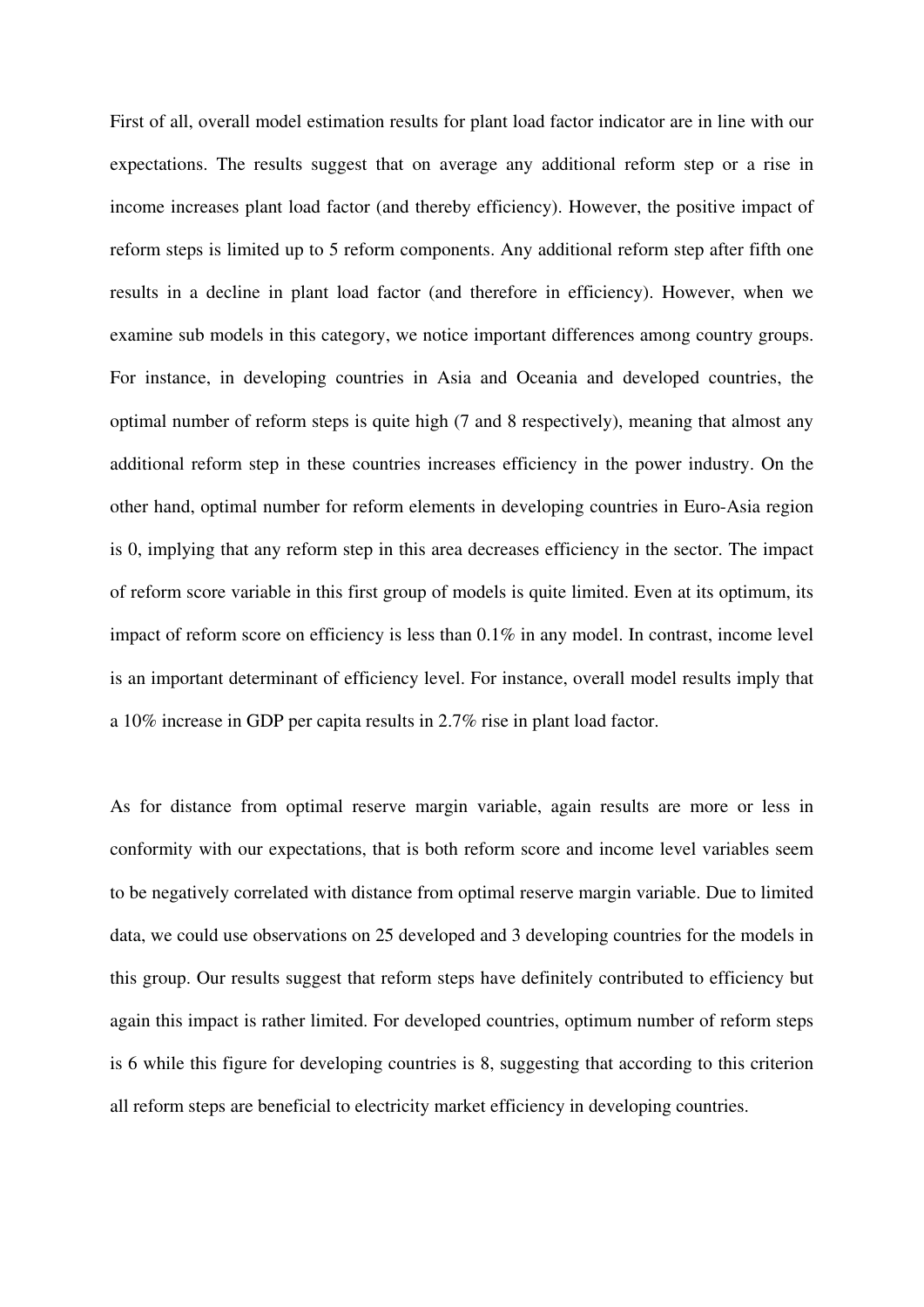The results for the third indicator, transmission and distribution losses as a fraction of power generated, are completely in conflict with the assumptions towards increased efficiency in the sector to be realized as a result of reforms. There seems to be a positive relationship between reform score and share of network losses, suggesting that any reform step increases the fraction of losses in total electricity supply and, therefore, reduces efficiency. For that reason, obviously, the optimal number of reform steps in terms of losses is zero for almost all countries. The only exception to this trend is seen in countries in Asia and Oceania where the optimal number of reform steps is 4. Actually, the negative effect of market liberalization on the network losses may be regarded as similar to the positive effect of market liberalization on the plant load factor and other efficiency indicators. Indeed, this result may conform to the economic theory that with the introduction of independent power producers (IPPs) network losses exceed the network losses of a regulated vertically integrated monopoly (which was usually the market structure prior to liberalization) because as a result of unbundling (and assuming that the grid access is distance independent) not only IPPs but also incumbents locate new power plants at locations which are optimized for other aspects than transmission losses<sup>[7](#page-17-0)</sup>. In addition, in the overall model and all sub models, GDP per capita seems to be negatively correlated to fraction of electricity losses, meaning that any increase in income level results in a decline in network losses, which confirms the idea that wealthier countries use more advanced transmission and distribution technologies that minimize the network losses.

We could obtain net generation per employee variable using employment in electricity industry data for 17 countries. This figure rises to 60 if we use aggregate data on employment in utility (electricity, gas and water) industries to construct this variable. To exploit both data,

<span id="page-21-0"></span> 7 I thank anonymous Reviewer #1 for suggesting this comment.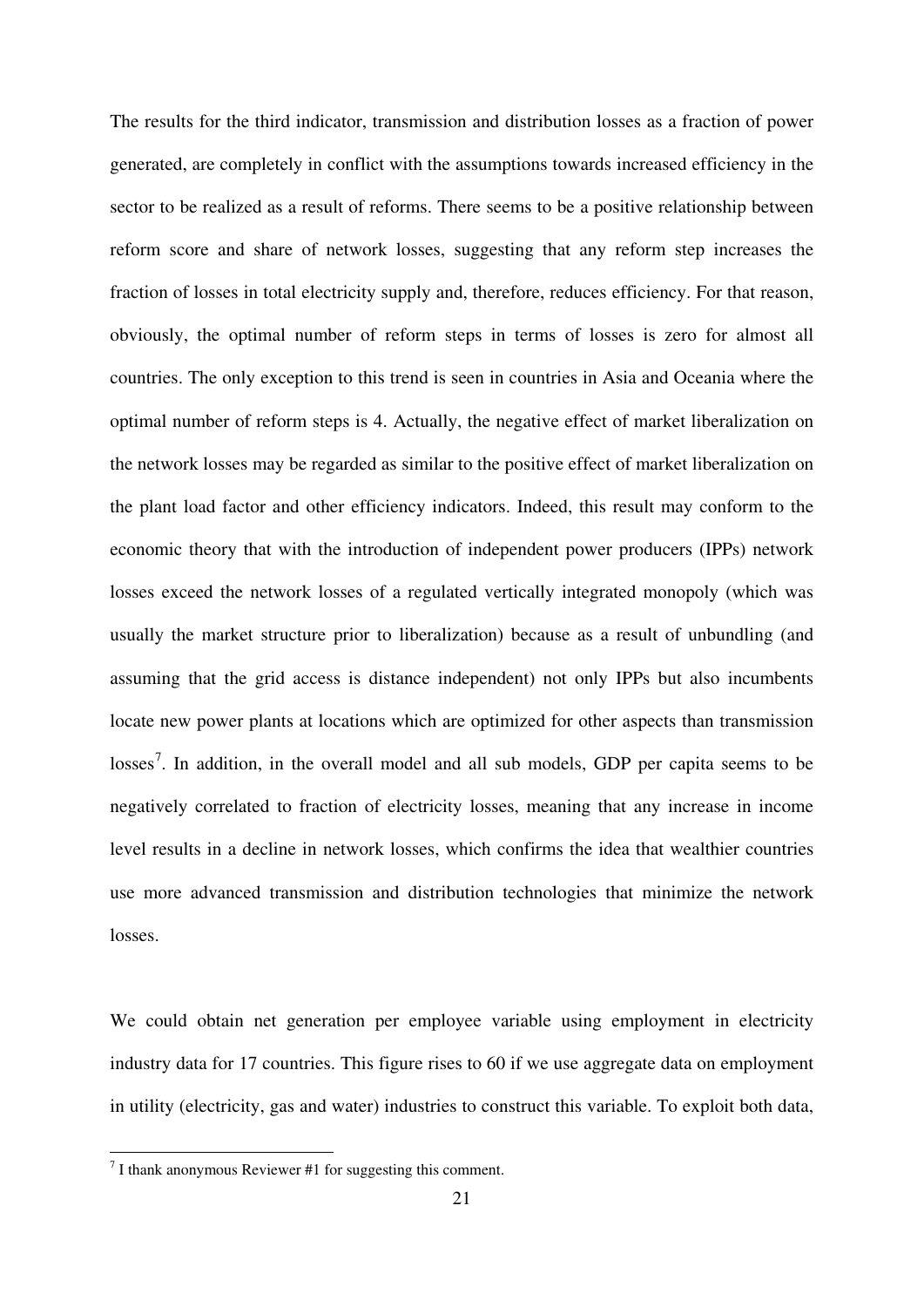we estimated models using variables created from both sources of data. To begin with, we estimated models to explain the impact of reform process on net generation per employee in electricity industry using data from 17 countries. Our results show that all reform steps contribute to sector efficiency by increasing the net generation per employee in the electricity sector. The income level variable is also positively correlated with this indicator and its impact is much stronger compared to reform score variable. For instance, net generation per employee in the electricity sector increases about 0.2% when a developed country takes all 8 reform steps, while this indicator rises by 7.9% as a result of just a 10% increase in GDP per capita. While evaluating these results it is better to keep in mind that estimation procedure for this model includes data on developed countries only.

To improve the extent of our analysis, we also use employment in utility (electricity, gas and water) industries variable as a proxy for efficiency in power industry. Our results for this group of models are quite similar to those from previous group with the exception that reform steps seem to cause efficiency to decline in Euro-Asian developing countries. For developed countries and developing countries in America, reforms seem clearly to contribute to efficiency. Similar to all previous models, the impact of reform score variable on employment level is again rather limited, while income variable is responsible for most of the variation in efficiency levels.

Finally, in our empirical analysis, we witnessed that country specific features tend to have the highest explanatory power. For instance, in Model  $4<sup>8</sup>$  $4<sup>8</sup>$  $4<sup>8</sup>$ , compared to Hungary, net generation

-

<sup>8</sup> Cross-section fixed effects in Model 4 are as follows: Australia: 0.06, Austria: -0.43, Belgium: 0.16, Czech Rep.: -0.46, Denmark: -0.05, Estonia: -0.75, Finland: 0.23, France: 0.34, Germany: -0.49, Hungary: -0.90, Japan: 0.64, Portugal: 0.08, Slovenia: -0.43, S. Korea: 0.82, Spain: 0.67, UK: 0.25, US: 0.27.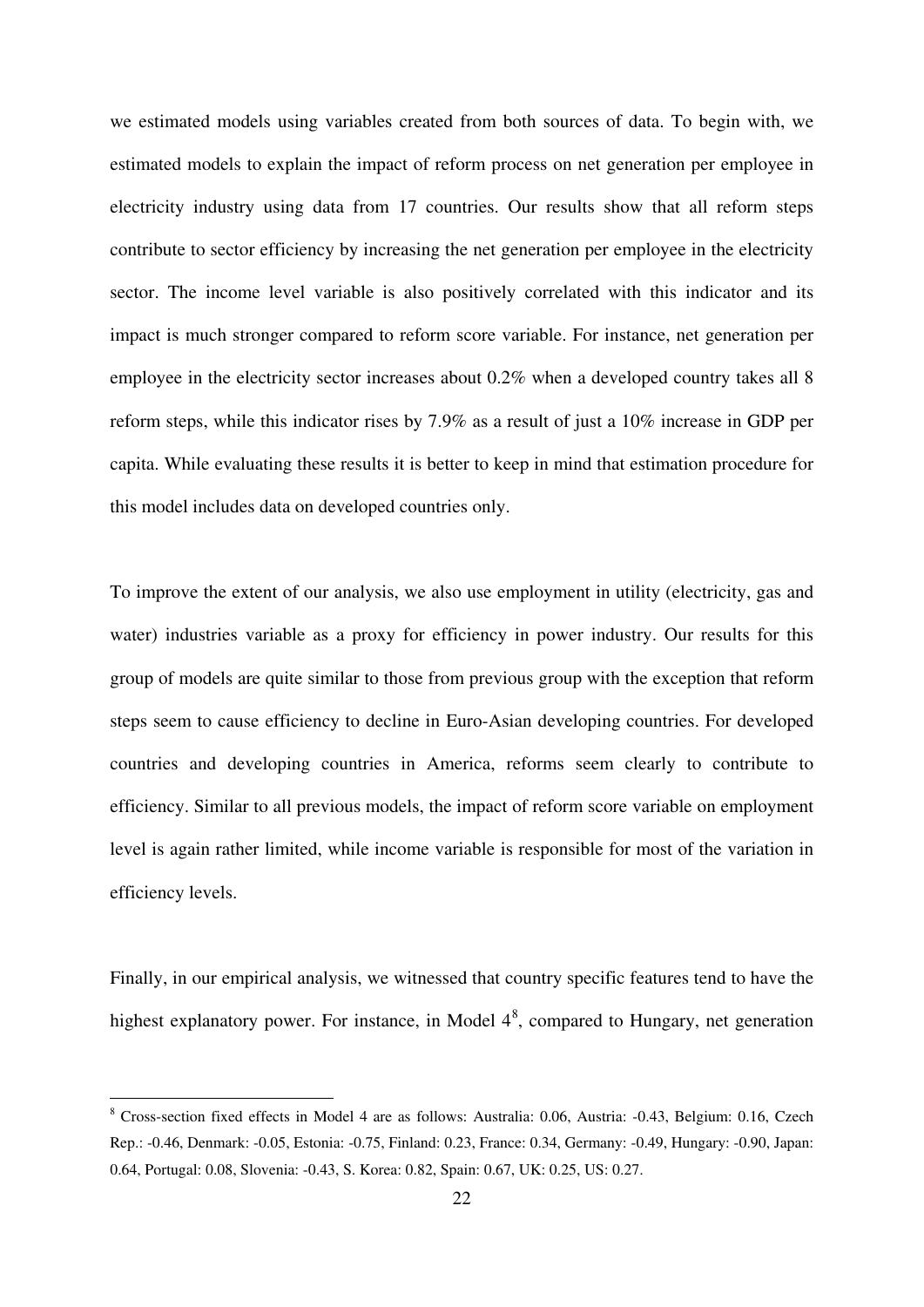per employee in electricity industry is 1.7% higher in South Korea due to country-specific unobserved factors.

In a nutshell, the research results suggest that, after controlling for country-specific variables, panel estimation of various efficiency indicators as dependent variables confirms the expectation that power market reforms lead to higher efficiency levels. However, reforms tend to have a very limited impact on efficiency levels. Our findings also imply that the reforms fail to decrease network losses. So, we found practical evidence implying that introduction of a competitive model in electricity markets has an increasing effect on sector performance but this effect is rather small. Besides, in most cases, we see that country specific effects and income level tend to be important factors explaining variations in efficiency levels. Overall, derived from empirical analysis, the paper concludes that the evidence, at least at this stage of reforms, neither verifies nor falsifies the argument that a liberal market model based on competition is beneficial in terms of power market efficiency. We detected a very limited increase in performance as a result of reforms but this benefit may well disappear when we take into account the huge cost of the reform.

To sum up, based on our results, for the share of network losses indicator we reject Hypothesis 1, but fail to reject Hypothesis 2. For all other efficiency indicators adapted in this study, we fail to reject the hypotheses. Overall, our results reveal that the progress toward the electricity market reform is associated with higher efficiency, although this impact is limited and fluctuates a lot among country groups.

Our conclusion verifies the idea that a liberal market model (with privatization, liberalization and vertical disintegration) increases efficiency in the power industry. However, it does not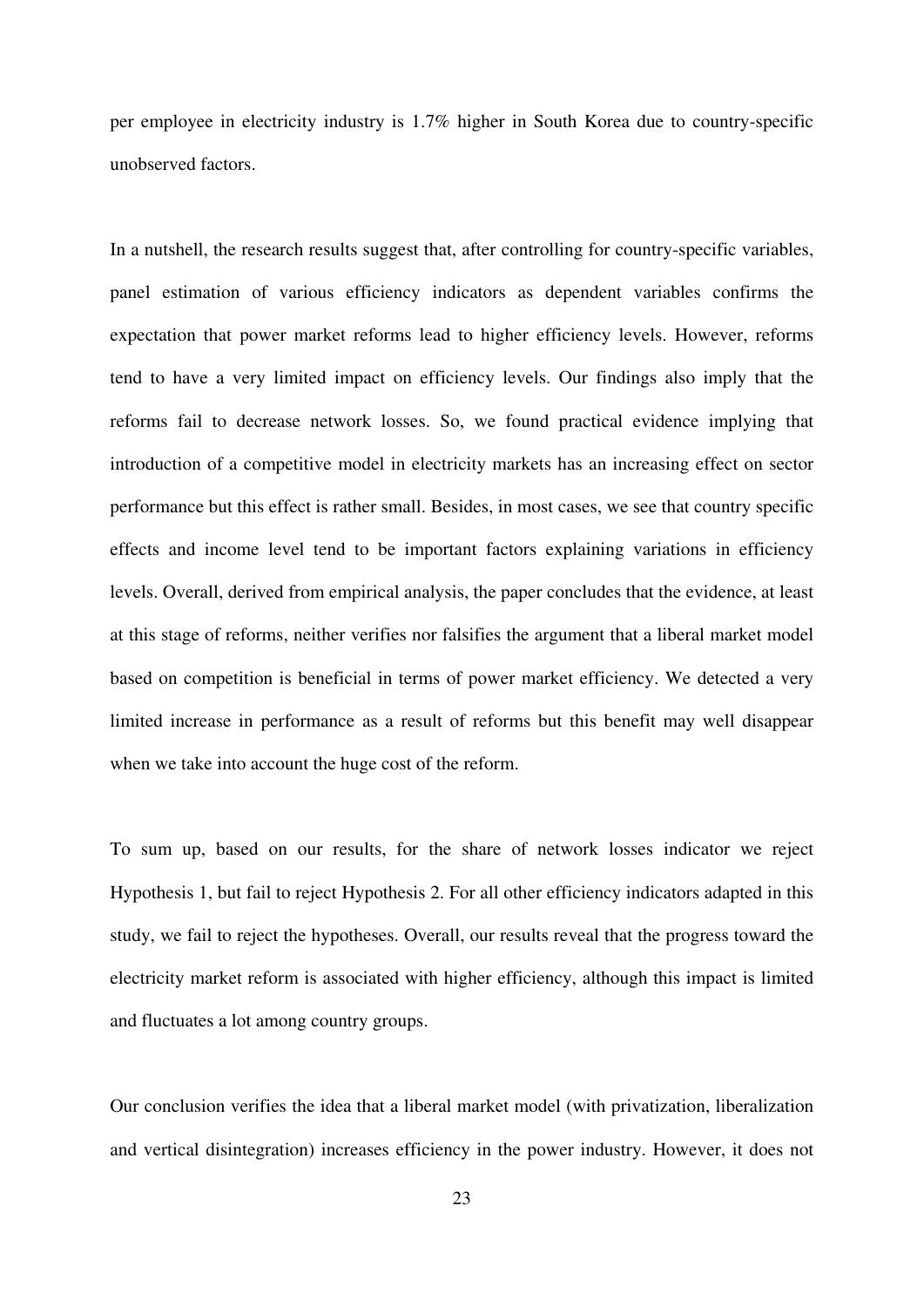necessarily follow that the reform process is an indisputable success. Our empirical findings suggest that the impact of reform process on efficiency levels is limited and that even full liberalization process increases efficiency by less than 1%. Besides, an increase in efficiency is just one of the expectations from the reform and the process should be judged based on its overall impact (not only its impact on efficiency). Furthermore, it may well be argued that the reform process has just started or is still under progress in many countries and today it is too early to measure its impact on sector performance. These and similar arguments cannot be rejected straight away. What we may argue correctly, however, is that as a result of reforms some efficiency improvements have been materialized to a limited extent.

#### **6. Limitations of the study**

The research, however, may have a number of limitations, which we acknowledge. In fact, we have no reason to believe that any of these limitations should be existent in our analysis, but cannot of course rule them out.

To begin with, like all other econometric studies on electricity reform, the issue of endogeneity can be raised in our study. In the context of efficiency in electricity industries, it is likely that just as reform process affects efficiency, efficiency level in the industry can affect reform decisions. Besides, some variables in our model may be endogenously determined. In other words, explanatory variables in our model may influence each other, as well as the pattern of efficiency levels. The analysis dealt to some extent with this potential problem by including country and year fixed effects. The country fixed effects control for country-specific propensities to reform and matters such as institutional characteristics, and year fixed effects control for any general trend in the reform of electricity sector. Endogeneity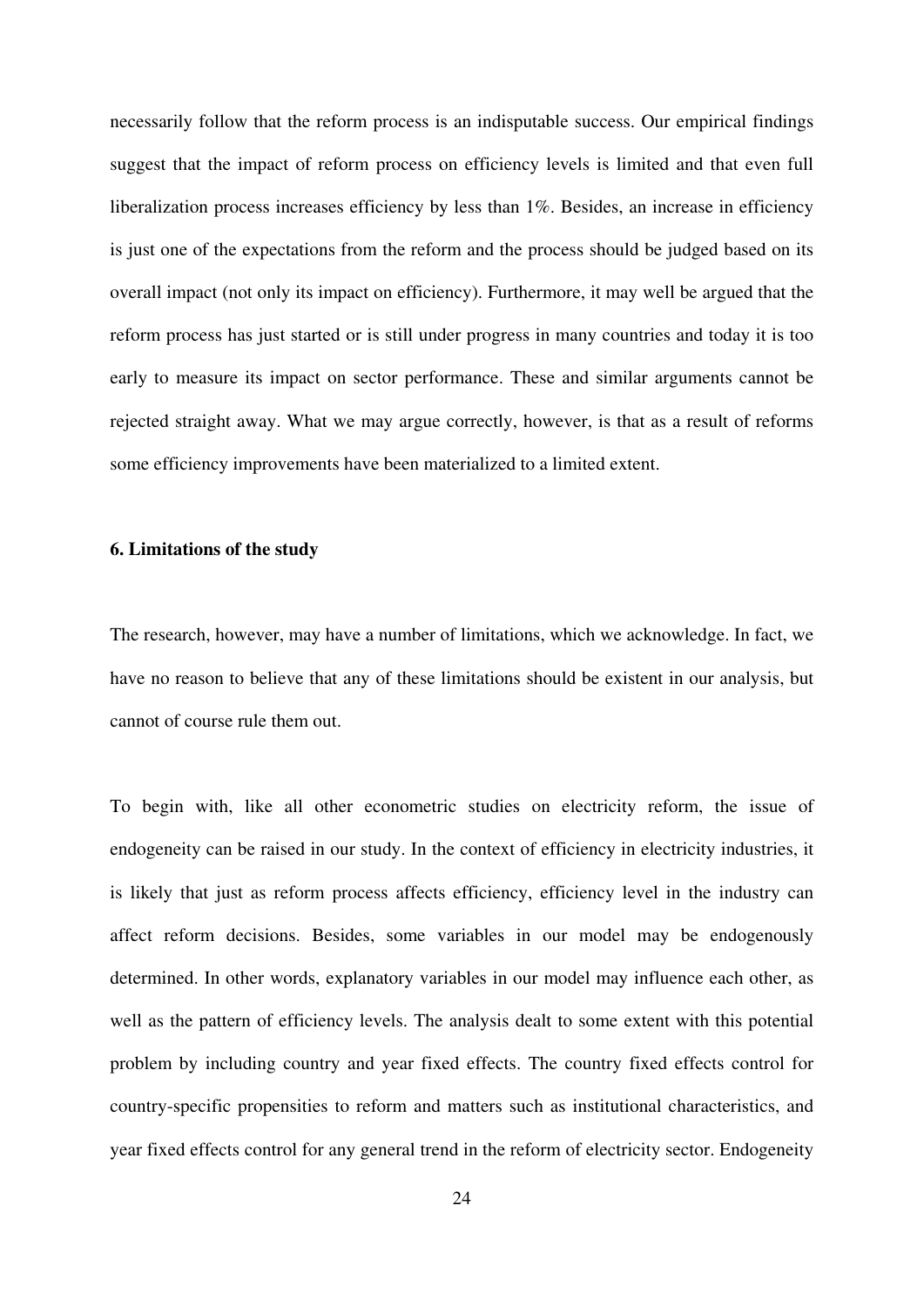may be addressed by using instrumental and lagged variables and dynamic modeling but since these require better data we cannot employ them here. This may be, of course, an area of future research, but we have ignored these possibilities here due to lack of data.

Second shortcoming originates again from the lack of data. Due to limited nature of our data set, we could not properly account for the impact of some other variables on efficiency in power industries like institutional characteristics, technological innovations and changes to regulatory practices. For instance, a possible source of bias in our study is that the model does not control for market power or dominant generation technology in the electricity industry.

Some aspects of electricity reforms are not readily quantifiable in physical units. The main issue is that simple observation of the fact that some reform steps have been taken does not reflect their characteristics and extent (Jamasb et al., 2004). That is to say, objective comparisons across countries are inherently difficult in any study and our analysis is not an exception. The main steps of electricity reform process are usually established progressively and have a qualitative dimension. Accounting for these measures with the use of dummy variables does not reveal their true scope or intensity. To lessen the impact of this drawback, we did not use individual dummy variables for reform elements in this study. Instead, we constructed an aggregate reform score variable that reflects extent of the reform process. Although such an approach seems a practical and reasonable representation of reform dimension, we cannot argue that we reflected all characteristics of the various reform processes in our study.

Our sample includes all 92 countries where a reform process has initiated so far. However, we have some missing observations for some of the variables in our models. For instance, data on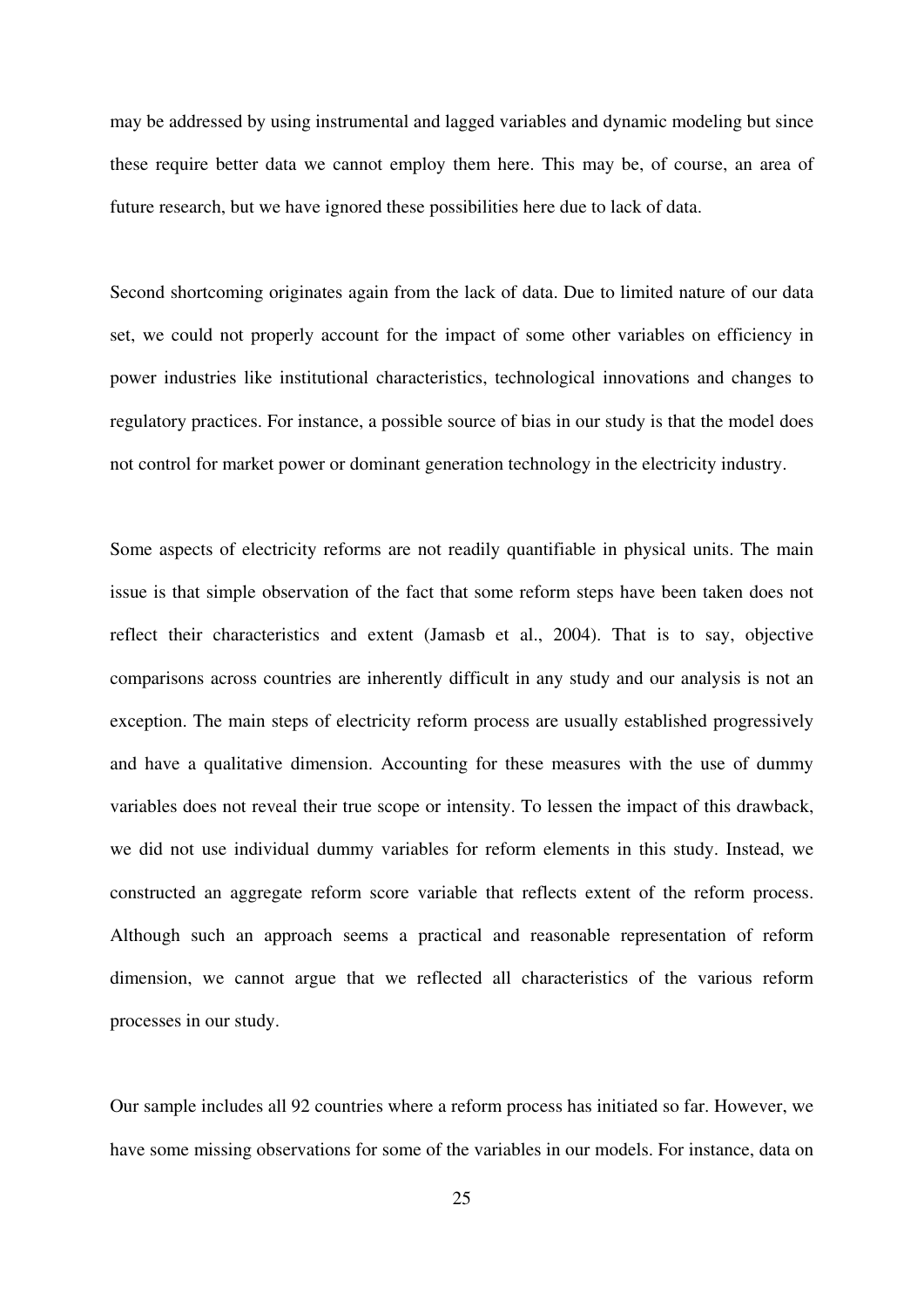distance between actual and optimal reserve margin variable are available for 28 countries, on net generation per employee in utility industries for 60 countries and on net generation per employee in electricity industry for only 17 countries. There will be sample selection bias if the countries making this data available have differing results for the dependent variables than those which do not make data available. Moreover, different countries may have different classifications and reporting conventions, so that observations in a given data series may not have the same meaning across all countries. Taken together, any measurement error and omission of explanatory variables may bias estimates of coefficients in the models. However, in our study, omitted variables may be captured at least in part by the country-specific effects, mitigating the potential for bias.

While our analysis serves as one of the first steps in assessing the impact of reform process on efficiency levels, much work remains to be done. There is still much room for improvement within the models and data presented in this paper. A more complicated model that controls for the endogeneity might improve estimates by better controlling for factors that affect sector efficiency independent of reform process. Furthermore, as done in many other similar studies, we treated large countries like United States, Australia, Canada and India, in which the development of liberalization varies from state to state, in the same way as developing countries that came late to liberalization. Thus, in the future, we need to develop new methods to reflect the impact of the size and scale of the countries in our sample.

#### **7. Conclusion**

The true value of electricity reform is a matter of empirical testing rather than theoretical debate. Opponents of the reform may point to spectacular reform failures (e.g. California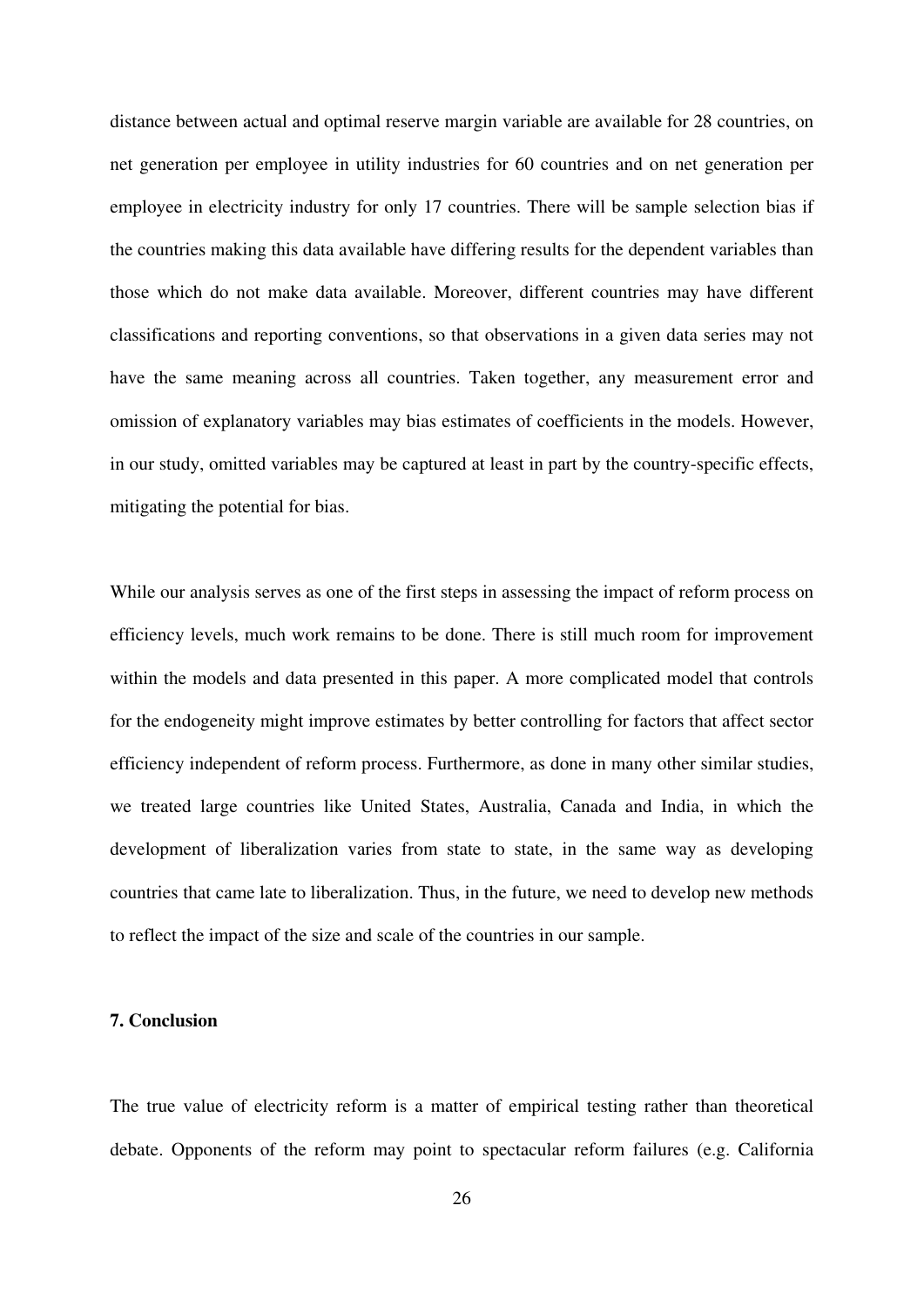disaster), or its advocates may try to get general conclusions from some success stories of a few reforming countries (e.g. NordPool). However, what is really needed is a complete study of the impact of reforms within the context of a well-defined model construction. Besides, today, there are data on electricity market reforms going back about two decades and available data start to let us meaningfully establish which market model and industry structure optimize social welfare. This study tried to fill the gap by offering a macro level econometric analysis on the possible effects of reform process.

One of the main *expectations* from power market reform has been the realization of vast efficiency improvements in the sector, while the question of whether moving from the central planning system to a deregulated electricity market can materialize this objective still remains unexplored. Throughout the study, we focused on this issue by looking at the impact of reform steps on electricity industry efficiency. In the study, we used empirical econometric models to observe the impact of electricity market reform score on power sector efficiency. Panel data from 92 countries covering the period from 1982 to 2008 were employed. We found that reform process causes efficiency in the industry to go up but its effect is limited. Moreover, our findings showed that reform process has a negative impact on the efforts to reduce network losses.

It is obvious that present econometric evidence on the impact of the reform process is quite limited. So, there is a definite need for continued analyses of the effect of reforms in the electricity industry. Much work needs to be done and there are ample opportunities for research in this area. In many countries, power market reform is still an on-going process, a fact that also underlines the need for continued and up-to-date study. Besides, we admit that power market reform is complex and the evidence is difficult to evaluate. We also recognize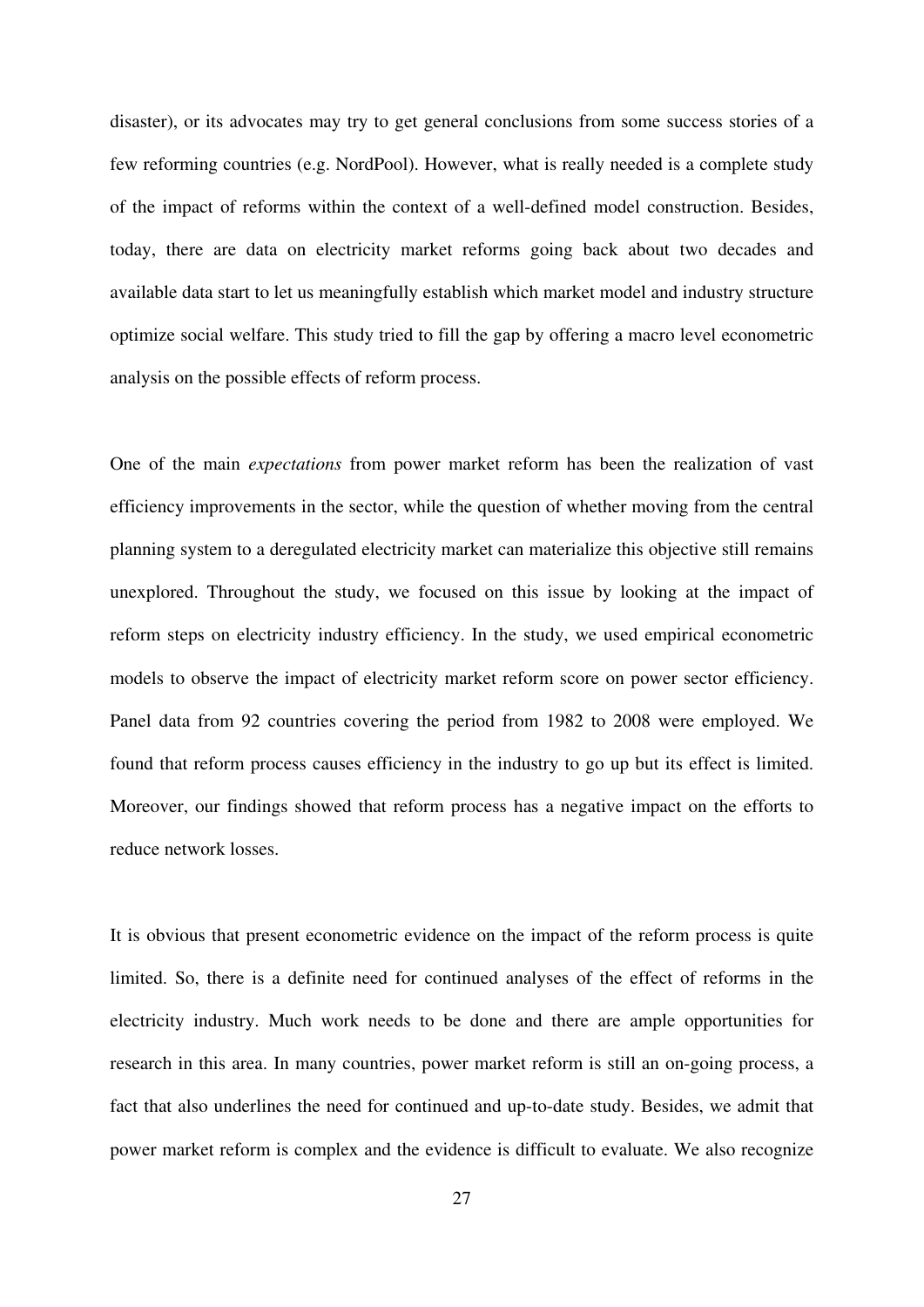that it is too early to reach any concrete judgment for future policy suggestions based on the results from this paper and other comparable studies. An exact calculation of the long-term effects of reforms on efficiency levels will require much additional study over longer periods of time.

#### **Acknowledgements**

I would like to take this opportunity to thank various people and institutions without whose extremely generous support the present paper would have hardly been prepared. First of all, I would like to thank my supervisors (Dr. Michael Pollitt and Prof. David Newbery from University of Cambridge) for all their helpful comments and suggestions. Special thanks are due to Dr. Paul Kattuman, who provided me with the econometrics background that I have extensively exploited to prepare the present paper. I would like to extend my sincere thanks and appreciation to Mr. Anthony Haynes (professionalandhigher.com), who helped me to improve the language of the paper. I am also grateful to the Cambridge Overseas Trust for awarding me a full scholarship that has financed my doctoral (PhD) studies at University of Cambridge (UK). Besides, I really appreciate the contribution of EU, OECD/IEA, UN, US Energy Information Administration and World Bank into this study by providing essential data. Further, I owe many thanks to my wife who has stood by me in difficult times. Last but not least, I would like to thank two anonymous referees for their very helpful comments on earlier drafts of the paper. The author is, of course, responsible for all remaining errors and omissions.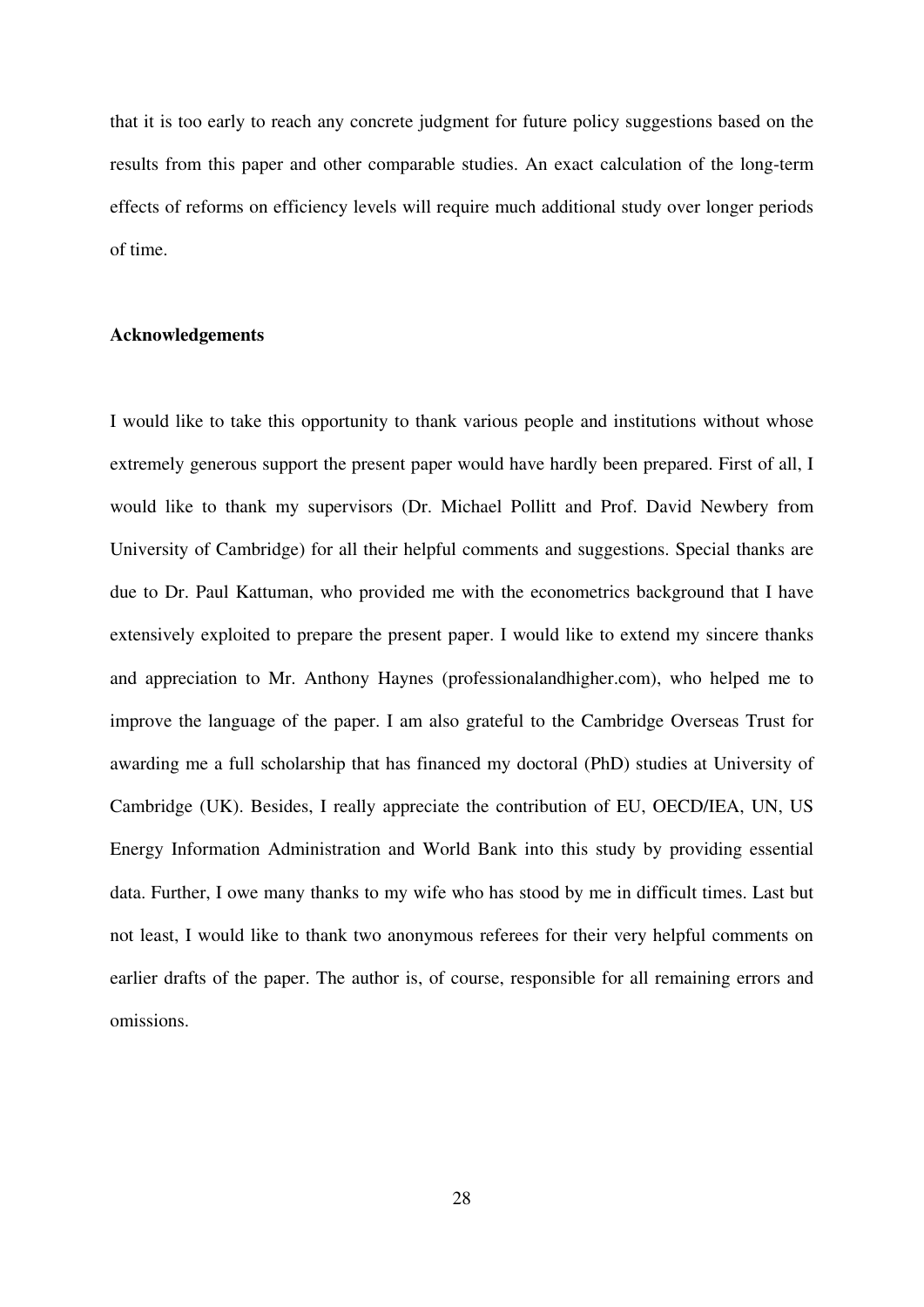#### **References**

- Bacon, R.W., Besant-Jones, J., 2001. Global Electric Power Reform, Privatization and Liberalization of the Electric Power Industry in Developing Countries. Annual Review of Energy and the Environment 26, 331-359.
- Erdogdu, E., 2011. The impact of power market reforms on electricity price-cost margins and cross-subsidy levels: A cross country panel data analysis. Energy Policy 39, 1080- 1092.
- EU, 2010. EU KLEMS Database November 2008. European Union.
- Eurostat, 2010. Eurostat Online Database: Employment by sex, age groups and economic activity. Eurostat.
- Fiorio, C.V., Florio, M., Doronzo, R., 2007. The Electricity Industry Reform Paradigm in the European Union: Testing the Impact on Consumers, Consumers and Utility Reforms in the European Union Conference, June 8-9, 2007, Milan.
- IEA, 2010a. Electricity Information (Edition: 2009). International Energy Agency.
- IEA, 2010b. Electricity Information (Edition: 2009), OECD Net Electrical Capacity. International Energy Agency.
- Jamasb, T., Newbery, D., Pollitt, M., 2004. Core Indicators for Determinants and Performance of Electricity Sector Reform in Developing Countries, Cambridge Working Papers in Economics.
- Ruffin, C., 2003. The Political Economy of Institutional Change in the Electricity Supply Industry: Shifting Currents. Edward Elgar, Cheltenham.
- Steiner, F., 2001. Regulation, industry structure and performance in the electricity supply industry, OECD Economics Studies. OECD.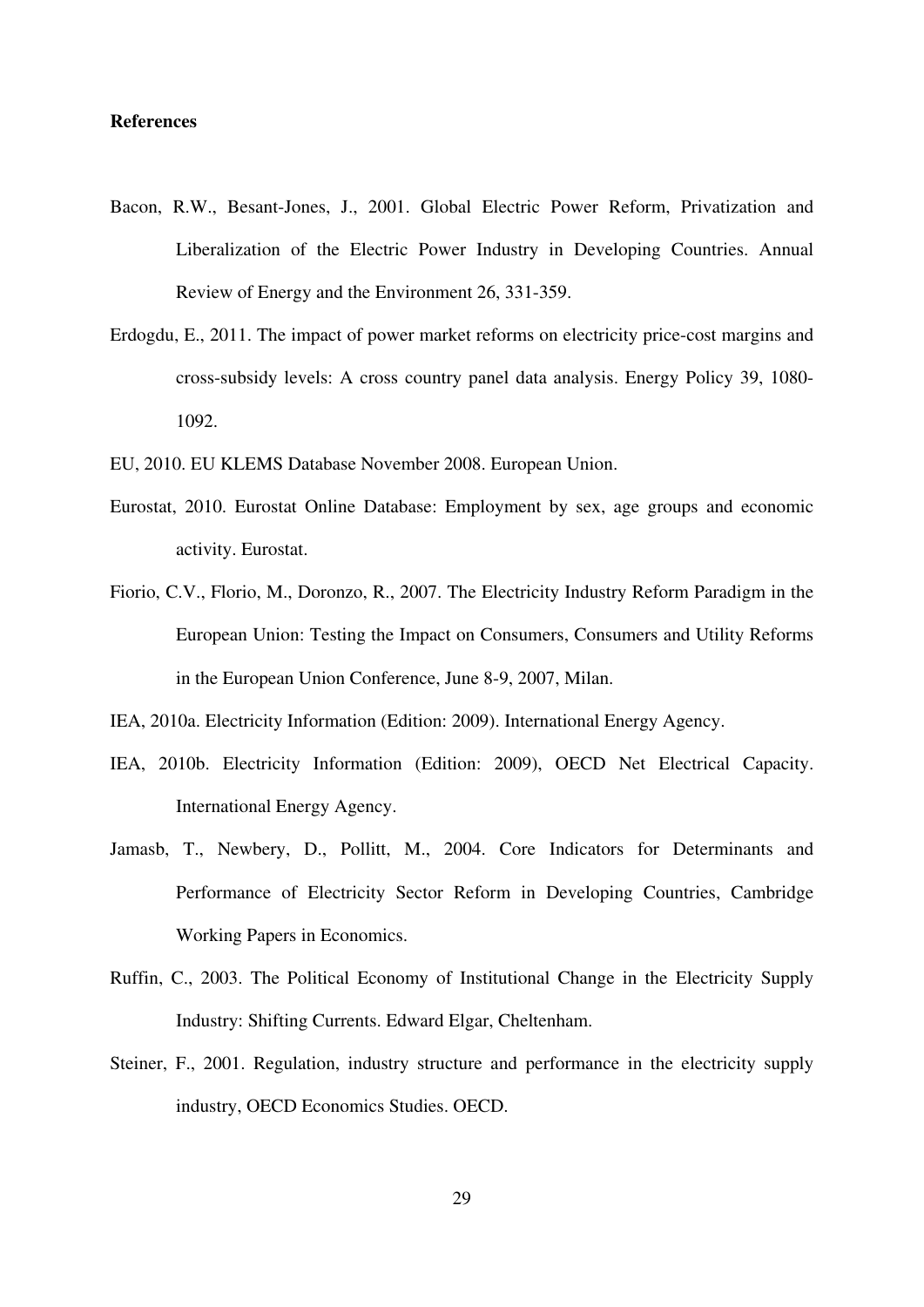UN, 2010. UN Online Database: Employment by sex and industry branch, ISIC 2 (thousands; ILO) [code 4660]. UN.

US EIA, 2010. International Energy Statistics. US Energy Information Administration.

- World Bank, 2010a. World Bank Country Classifications, URL: http://go.worldbank.org/K2CKM78CC0.
- World Bank, 2010b. World Development Indicators (Edition: April 2010). World Bank.
- Zhang, Y.-F., Parker, D., Kirkpatrick, C., 2008. Electricity sector reform in developing countries: an econometric assessment of the effects of privatization, competition and regulation. J Regul Econ 33, 159-178.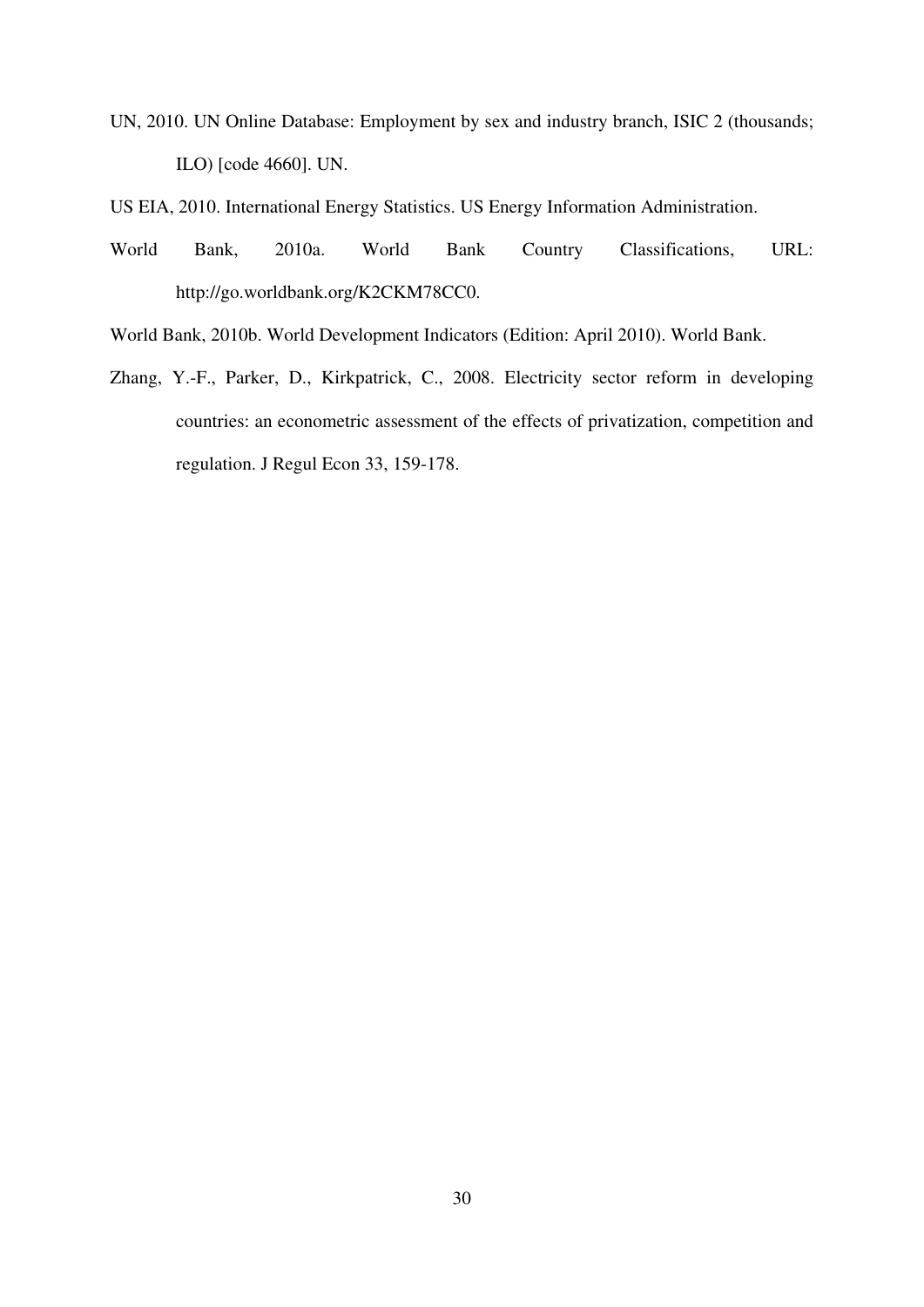## **Appendices**

### **Appendix 1**: Estimation Results

| Model          | <b>Dependent variable</b>                  | <b>Explanatory variables</b> | Coef.    | Std. Err. | t-stat.   | p-value  | # of      | # of  | <b>Hausman Test</b> |         | <b>BPLM</b> Test |                          | Preferred  | Optimal #<br>of reform |
|----------------|--------------------------------------------|------------------------------|----------|-----------|-----------|----------|-----------|-------|---------------------|---------|------------------|--------------------------|------------|------------------------|
| N <sub>0</sub> |                                            |                              |          |           |           |          | countries | obs.  | Stat.               | p-value | Stat.            | p-value                  | Specific.  | steps                  |
| 1.1            | Log of plant load factor                   | Reform score                 | 0.034    | 0.008     | 4.100     | 0.00     | 87        | 2,046 | 29.16               | 0.0000  | ٠                | $\overline{\phantom{a}}$ | Fixed Ef.  | 5                      |
|                | (All countries)                            | Square of reform score       | $-0.006$ | 0.001     | $-5.770$  | 0.00     |           |       |                     |         |                  |                          |            |                        |
|                |                                            | Log of GDP per capita        | 0.265    | 0.021     | 12.480    | 0.00     |           |       |                     |         |                  |                          |            |                        |
|                |                                            | Constant                     | $-1.344$ | 0.031     | $-43.180$ | 0.00     |           |       |                     |         |                  |                          |            |                        |
| 1.2            | Log of plant load factor                   | Reform score                 | 0.043    | 0.006     | 6.690     | 0.00     | 32        | 771   | 87.96               | 0.0000  |                  |                          | Fixed Ef.  | $\tau$                 |
|                | (Developed countries)                      | Square of reform score       | $-0.006$ | 0.001     | $-7.340$  | 0.00     |           |       |                     |         |                  |                          |            |                        |
|                |                                            | Log of GDP per capita        | 0.157    | 0.017     | 9.440     | 0.00     |           |       |                     |         |                  |                          |            |                        |
|                |                                            | Constant                     | $-1.292$ | 0.043     | $-29.910$ | 0.00     |           |       |                     |         |                  |                          |            |                        |
| 1.3            | Log of plant load factor                   | Reform score                 | $-0.106$ | 0.077     | $-1.380$  | 0.17     | 8         | 191   | 30.15               | 0.0000  | $\overline{a}$   | $\overline{a}$           | Fixed Ef.  | $\overline{0}$         |
|                | (Developing countries in Africa)           | Square of reform score       | $-0.009$ | 0.014     | $-0.620$  | 0.54     |           |       |                     |         |                  |                          |            |                        |
|                |                                            | Log of GDP per capita        | 2.124    | 0.218     | 9.720     | 0.00     |           |       |                     |         |                  |                          |            |                        |
|                |                                            | Constant                     | $-0.968$ | 0.063     | $-15.380$ | 0.00     |           |       |                     |         |                  |                          |            |                        |
| 1.4            | Log of plant load factor                   | Reform score                 | 0.026    | 0.014     | 1.760     | 0.08     | 18        | 468   | 73.11               | 0.0000  | $\overline{a}$   |                          | Fixed Ef.  | 8                      |
|                | (Developing countries in America)          | Square of reform score       | $-0.002$ | 0.002     | $-1.080$  | 0.28     |           |       |                     |         |                  |                          |            |                        |
|                |                                            | Log of GDP per capita        | 0.120    | 0.037     | 3.220     | 0.00     |           |       |                     |         |                  |                          |            |                        |
|                |                                            | Constant                     | $-1.099$ | 0.046     | $-23.710$ | 0.00     |           |       |                     |         |                  |                          |            |                        |
| 1.5            | Log of plant load factor                   | Reform score                 | 0.082    | 0.015     | 5.290     | 0.00     | 12        | 293   | 1.43                | 0.6979  | 899.83           | 0.0000                   | Random Ef. | 8                      |
|                | (Developing countries in Asia and Oceania) | Square of reform score       | $-0.009$ | 0.002     | $-3.980$  | 0.00     |           |       |                     |         |                  |                          |            |                        |
|                |                                            | Log of GDP per capita        | 0.098    | 0.028     | 3.470     | $0.00\,$ |           |       |                     |         |                  |                          |            |                        |
|                |                                            | Constant                     | $-0.989$ | 0.048     | $-20.640$ | 0.00     |           |       |                     |         |                  |                          |            |                        |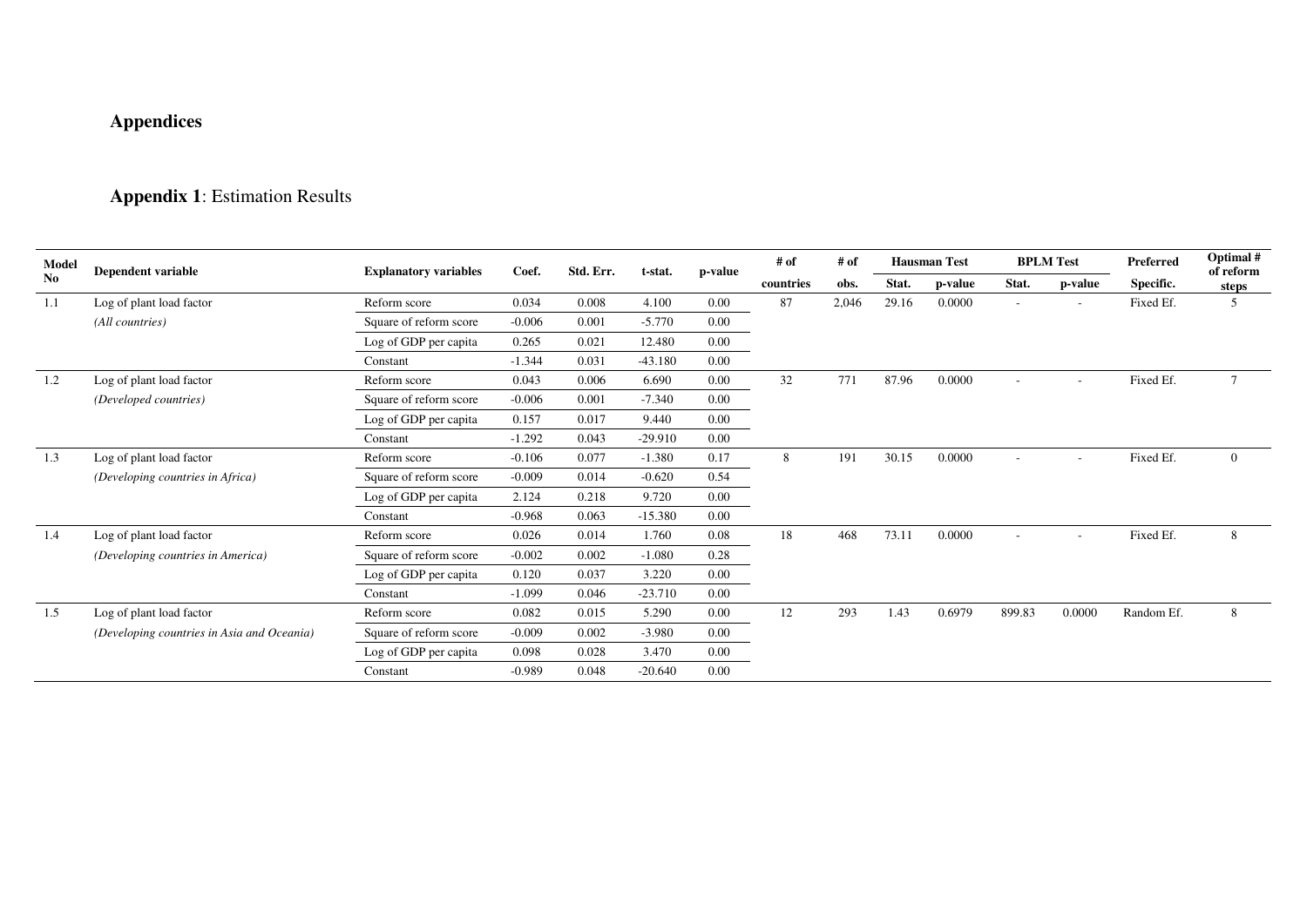| 1.6 | Log of plant load factor                            | Reform score           | $-0.066$ | 0.014 | $-4.810$  | 0.00 | 17 | 323   | 2.80  | 0.4232 | 1054.40 | 0.0000 | Random Ef. | $\Omega$        |
|-----|-----------------------------------------------------|------------------------|----------|-------|-----------|------|----|-------|-------|--------|---------|--------|------------|-----------------|
|     | (Developing countries in Euro-Asia)                 | Square of reform score | 0.004    | 0.002 | 2.380     | 0.02 |    |       |       |        |         |        |            |                 |
|     |                                                     | Log of GDP per capita  | 0.224    | 0.037 | 6.010     | 0.00 |    |       |       |        |         |        |            |                 |
|     |                                                     | Constant               | $-1.177$ | 0.084 | $-13.930$ | 0.00 |    |       |       |        |         |        |            |                 |
| 2.1 | Distance from optimal reserve margin                | Reform score           | $-0.038$ | 0.009 | $-4.400$  | 0.00 | 28 | 585   | 13.10 | 0.0044 |         |        | Fixed Ef.  | $7\phantom{.0}$ |
|     | (All countries)                                     | Square of reform score | 0.005    | 0.001 | 5.370     | 0.00 |    |       |       |        |         |        |            |                 |
|     |                                                     | Log of GDP per capita  | $-0.141$ | 0.028 | $-5.070$  | 0.00 |    |       |       |        |         |        |            |                 |
|     |                                                     | Constant               | 0.785    | 0.071 | 11.070    | 0.00 |    |       |       |        |         |        |            |                 |
| 2.2 | Distance from optimal reserve margin                | Reform score           | $-0.032$ | 0.009 | $-3.480$  | 0.00 | 25 | 526   | 22.20 | 0.0001 |         |        | Fixed Ef.  | 6               |
|     | (Developed countries)                               | Square of reform score | 0.005    | 0.001 | 4.630     | 0.00 |    |       |       |        |         |        |            |                 |
|     |                                                     | Log of GDP per capita  | $-0.176$ | 0.031 | $-5.740$  | 0.00 |    |       |       |        |         |        |            |                 |
|     |                                                     | Constant               | 0.896    | 0.082 | 10.970    | 0.00 |    |       |       |        |         |        |            |                 |
| 2.3 | Distance from optimal reserve margin                | Reform score           | $-0.119$ | 0.031 | $-3.790$  | 0.00 | 3  | 59    |       |        |         |        | Fixed Ef.  | 8               |
|     | (Developing countries)                              | Square of reform score | 0.012    | 0.003 | 3.890     | 0.00 |    |       |       |        |         |        |            |                 |
|     |                                                     | Log of GDP per capita  | 0.092    | 0.074 | 1.250     | 0.22 |    |       |       |        |         |        |            |                 |
|     |                                                     | Constant               | 0.309    | 0.107 | 2.890     | 0.01 |    |       |       |        |         |        |            |                 |
| 3.1 | Electricity losses as a fraction of power generated | Reform score           | 0.020    | 0.002 | 13.590    | 0.00 | 89 | 2,117 | 0.99  | 0.8033 | 9257.20 | 0.0000 | Random Ef. | $\Omega$        |
|     | (All countries)                                     | Square of reform score | $-0.002$ | 0.000 | $-11.290$ | 0.00 |    |       |       |        |         |        |            |                 |
|     |                                                     | Log of GDP per capita  | $-0.041$ | 0.003 | $-13.060$ | 0.00 |    |       |       |        |         |        |            |                 |
|     |                                                     | Constant               | 0.185    | 0.007 | 25.460    | 0.00 |    |       |       |        |         |        |            |                 |
| 3.2 | Electricity losses as a fraction of power generated | Reform score           | 0.001    | 0.001 | 2.140     | 0.03 | 32 | 793   | 15.86 | 0.0012 |         |        | Fixed Ef.  | $\overline{0}$  |
|     | (Developed countries)                               | Square of reform score | 0.000    | 0.000 | $-2.620$  | 0.01 |    |       |       |        |         |        |            |                 |
|     |                                                     | Log of GDP per capita  | $-0.011$ | 0.002 | $-6.210$  | 0.00 |    |       |       |        |         |        |            |                 |
|     |                                                     | Constant               | 0.106    | 0.005 | 23.000    | 0.00 |    |       |       |        |         |        |            |                 |
| 3.3 | Electricity losses as a fraction of power generated | Reform score           | 0.049    | 0.008 | 6.020     | 0.00 | 9  | 218   | 0.02  | 0.9990 | 1331.39 | 0.0000 | Random Ef. | $\Omega$        |
|     | (Developing countries in Africa)                    | Square of reform score | $-0.008$ | 0.002 | $-5.450$  | 0.00 |    |       |       |        |         |        |            |                 |
|     |                                                     | Log of GDP per capita  | $-0.018$ | 0.020 | $-0.870$  | 0.39 |    |       |       |        |         |        |            |                 |
|     |                                                     | Constant               | 0.134    | 0.032 | 4.160     | 0.00 |    |       |       |        |         |        |            |                 |
| 3.4 | Electricity losses as a fraction of power generated | Reform score           | 0.036    | 0.004 | 9.470     | 0.00 | 18 | 468   | 6.00  | 0.1118 | 1976.21 | 0.0000 | Random Ef. | $\theta$        |
|     | (Developing countries in America)                   | Square of reform score | $-0.004$ | 0.001 | $-8.740$  | 0.00 |    |       |       |        |         |        |            |                 |
|     |                                                     | Log of GDP per capita  | $-0.044$ | 0.009 | $-4.710$  | 0.00 |    |       |       |        |         |        |            |                 |
|     |                                                     | Constant               | 0.205    | 0.017 | 12.050    | 0.00 |    |       |       |        |         |        |            |                 |